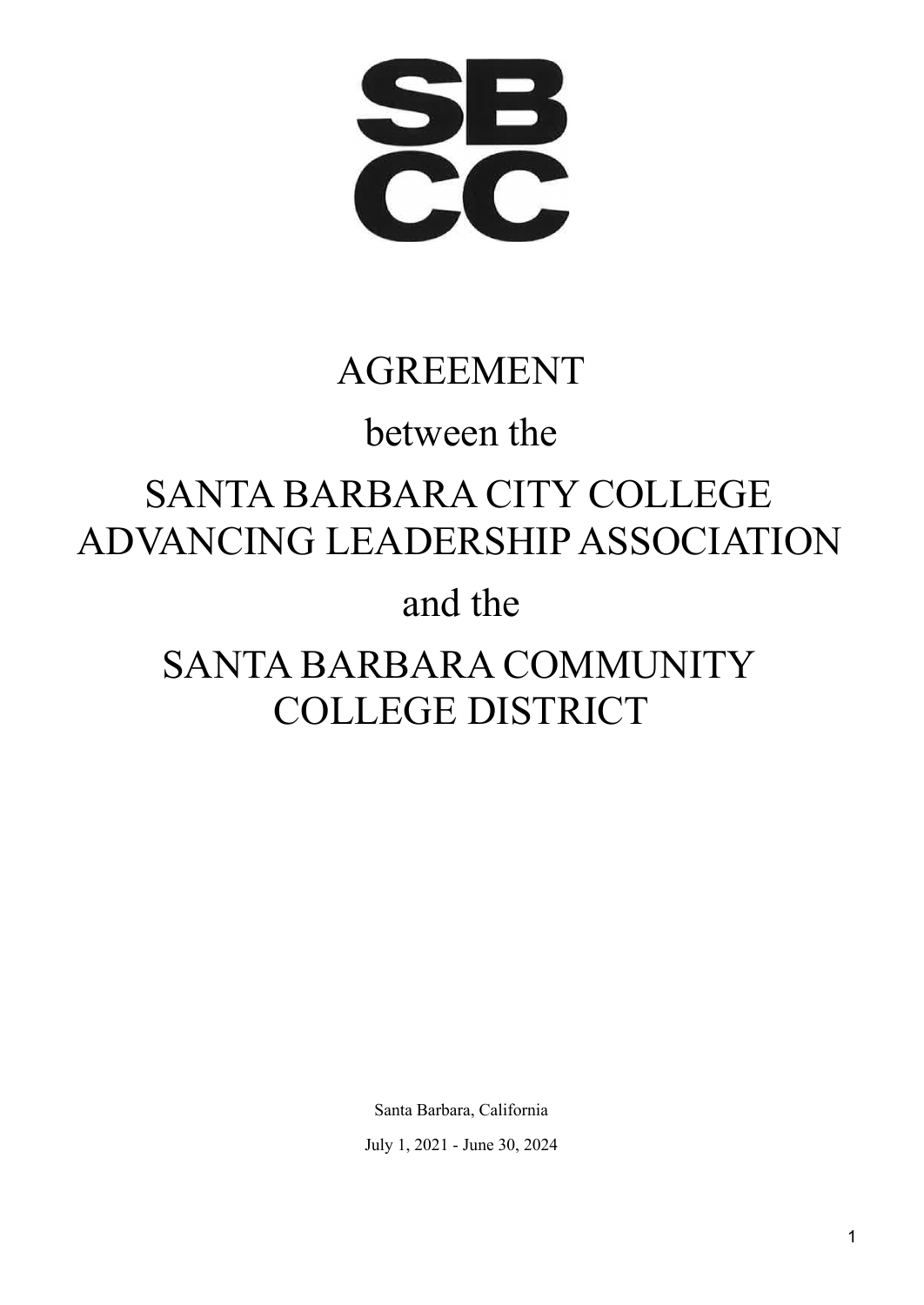[PREAMBLE](/h.va6a50o57icl)

ARTICLE 1: [REPRESENTATION](/h.6zzcndadjea8)

[ARTICLE](/h.xhcnpr61uwgn) 2: TERM

ARTICLE 3: RIGHTS OF ADVANCING LEADERSHIP ASSOCIATION [REPRESENTATIVES](/h.grmnkwqiw2ye)

ARTICLE 4: WAGES AND [INCENTIVES](/h.3mo8qekzcoqr)

ARTICLE 5: LEAVES OF [ABSENCE](/h.wtp0cod1sv2q)

ARTICLE 6: HEALTH AND WELFARE [BENEFITS](/h.wnl9nosnp67x)

ARTICLE 7: LAYOFF - [CLASSIFIED](/h.sdytvkteibjq) MANAGERS

ARTICLE 8: BUYOUT OR NON-RENEWAL OF EMPLOYMENT - EDUCATIONAL [ADMINISTRATORS](/h.wi2a3q35cpsm)

ARTICLE 9: LENGTH OF INDIVIDUAL EMPLOYMENT [APPOINTMENT](/h.8x4nha8uqclt) - EDUCATION [ADMINISTRATORS](/h.8x4nha8uqclt) AND CLASSIFIED MANAGERS

ARTICLE 10: GRIEVANCE [PROCEDURE](/h.gxl2bh71beek)

ARTICLE 11: DISCIPLINE AND [DISCHARGE](/h.yrsnxabf2f3q)

ARTICLE 12: [PERSONNEL](/h.xn46ys1lilmu) FILE

ARTICLE 13: [PERFORMANCE](/h.j7kj8ut1veuk) EVALUATION AND PROGRESS REPORTS

ARTICLE 14: EARLY [RETIREMENT](/h.l3rbehefh1p5) INCENTIVE PROGRAM

ARTICLE 15: DOMESTIC PARTNER COVERAGE [PROCEDURES](/h.n9m47xmk9d9r)

ARTICLE 16: [RECLASSIFICATION](/h.fpvzyfe1c4eh) REQUEST PROCESS AND PROCEDURE

[APPENDIX](/h.ewrrj2xtf5yn) A: HEALTH AND WELFARE BENEFITS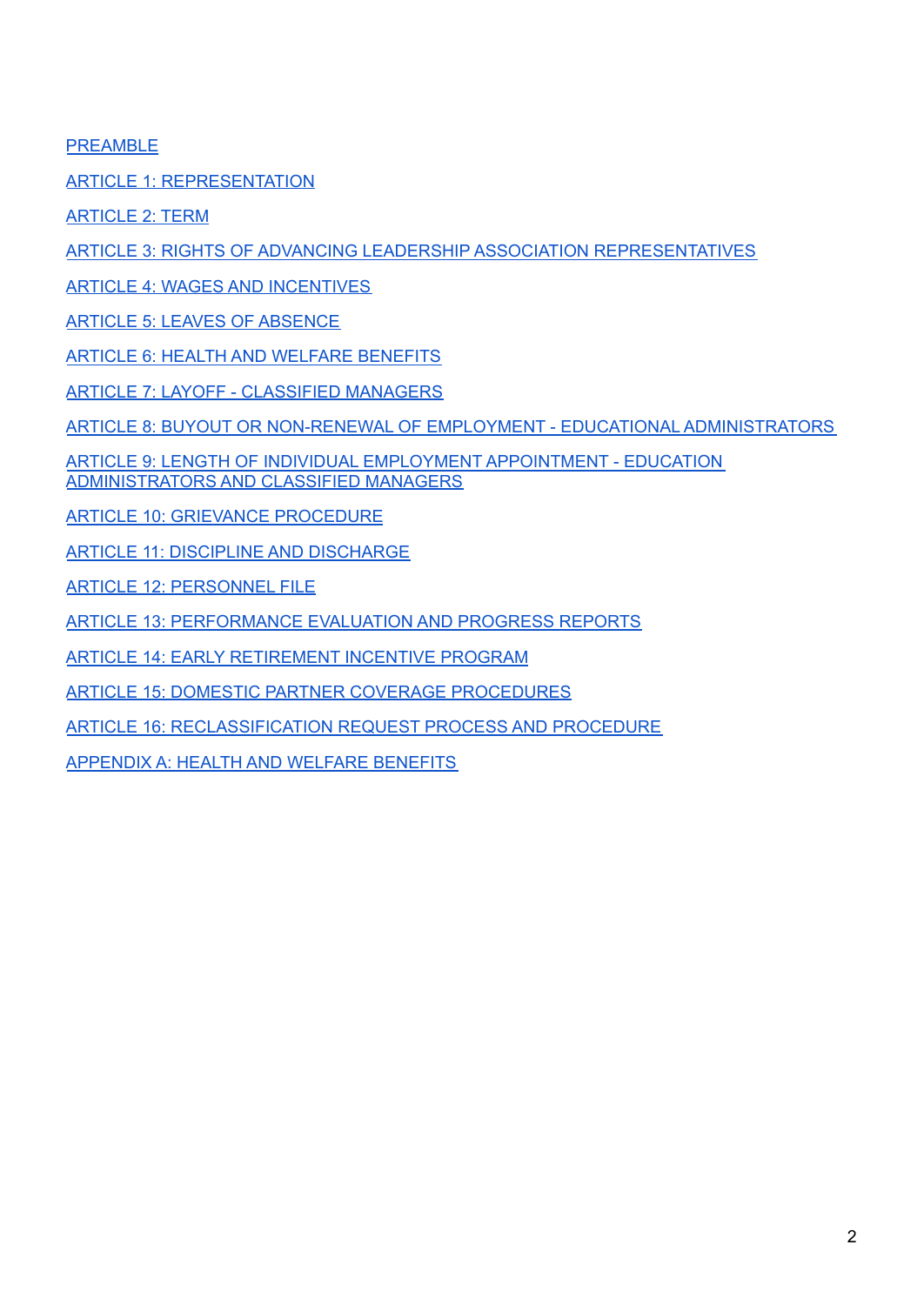# PREAMBLE

This Agreement contains the terms negotiated between the Santa Barbara Community College District and the Advancing Leadership Association concerning terms and conditions of employment for Management.

# ARTICLE 1: REPRESENTATION

# 1.1 RECOGNITION:

- a. The Board of Trustees recognizes the Advancing Leadership Association group as the exclusive representative of those employees included in the Management Group. Membership includes Classified Managers, Classified Supervisors, and Educational Administrators, including interim and temporary Classified Managers, Classified Supervisors, and Educational Administrators during their time in those positions.
- b. Classified management members are those classified administrators who are designated as management by the District and, regardless of job description, have significant responsibilities for administering District programs other than the educational programs of the District and/or have authority to hire, transfer, suspend, recall, promote, discharge, assign, reward, or discipline other employees, or having the responsibility to assign work to and direct them, adjust their grievances, or effectively recommend such action.
- c. Educational Administrators are those who exercise direct responsibility for supervising the operation of or formulating policy regarding the instructional or student services programs of the **District**
- d. Executive Vice Presidents and Vice Presidents are not included within the Advancing Leadership Association group. All Executive Directors, Directors, Deans, Controllers, Managers and select Coordinators and Supervisors, who meet the above definitions are included in the Advancing Leadership Association group.

# 1.2 SUPPORT OF AGREEMENT:

a. The District and the Advancing Leadership Association group agree that it is to their mutual benefit to engage in interest-based resolution of differences through the interest-based meet and confer process. It is further agreed that the District and Advancing Leadership Association will support this Agreement during the term of the Agreement set forth in Article 2.

# 1.3 EFFECT OF AGREEMENT:

- a. The provisions of this Agreement constitute the full, complete and sole agreement between the Advancing Leadership Association and the District. The provisions of this Agreement may be altered, changed, added to, deleted from or modified only through the voluntary mutual consent of the parties, unless otherwise specifically provided herein, in a written signed amendment to this Agreement.
- b. The Advancing Leadership Association will meet and confer with the District in a time frame that is consistent with the District's other bargaining units.

# 1.4 FORMS:

a. All forms mentioned in this Agreement are available through the Human Resources Office. All forms are subject to review and approval by the joining meet and confer team appointed by the ALA Executive Leadership.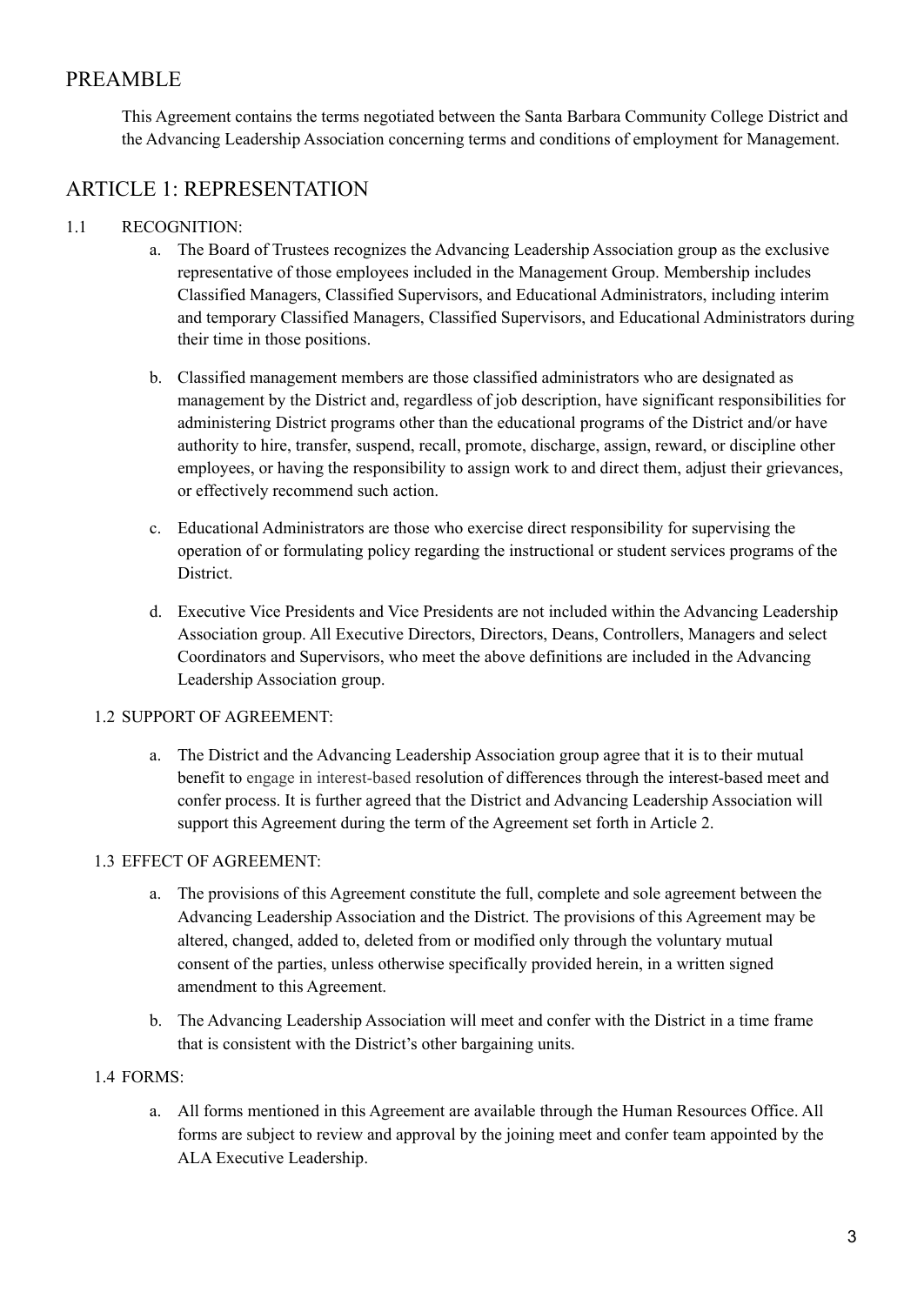# ARTICLE 2: TERM

# 2.1 TERM:

- 2.1.1 The Agreement shall be in full force and effect July 1, 2020 through June 30, 2023. Except as otherwise provided, the procedures set forth herein shall be the exclusive method by which this Agreement shall be modified during its term.
- 2.1.2 This Article shall not preclude the parties from mutually agreeing, during the term of this agreement, to negotiate other matters and to modify this Agreement.

# ARTICLE 3: RIGHTS OF ADVANCING LEADERSHIP ASSOCIATION REPRESENTATIVES

# 3.1.1 ADVANCING LEADERSHIP ASSOCIATION ACCESS

3.1.1.1 Authorized representatives of the Advancing Leadership Association shall be permitted to transact official business on college property and utilize District facilities at all reasonable times, provided normal room utilization procedures are followed and provided such that activities do not interfere with normal business operations.

# 3.1.2 INFORMATION

- 3.1.2.1 The District shall make this Agreement available by posting it on the District website with the agreements from other District labor groups.
- 3.1.2.2 The District shall provide all members with access to this Agreement within a reasonable amount of time after ratification by the Advancing Leadership Association and approval of the Board of Trustees.
- 3.1.2.3 During the term of this agreement, new management hires shall be provided access to this Agreement.
- 3.1.2.4 Any mutually agreed upon updates to provisions of this Agreement shall be communicated to the Advancing Leadership Association by the authorized representatives of the ALA within a reasonable period of time after ratification by the District and approval of the Board of Trustees.

# ARTICLE 4: WAGES AND INCENTIVES

# 4.1 SALARY SCHEDULES

- 4.1.1 Educational Administrator:[http://sbcc.edu/hr/salary\\_schedules\\_certificated.php](http://sbcc.edu/hr/salary_schedules_certificated.php)
- 4.1.2 Classified Member:[http://sbcc.edu/hr/salary\\_schedules\\_classified.php](http://sbcc.edu/hr/salary_schedules_classified.php)

# 4.2 INITIAL SALARY PLACEMENT FOR NEW MEMBERS

- 4.2.1 New members shall be placed in the salary range associated with their Classification with credit given for paid experience directly related to supervision, leadership, and related processes and procedures. One (1) month Step credit for every two (2) months of full time experience, one (1) month of Step credit for an FTE of four (4) months of part time experience (e.g., 48 months at 50%  $load = 24$  months  $FTE = one (1) Step.$
- 4.2.2 Credit for such experience shall be recognized only to the extent that it can be verified by Human Resources.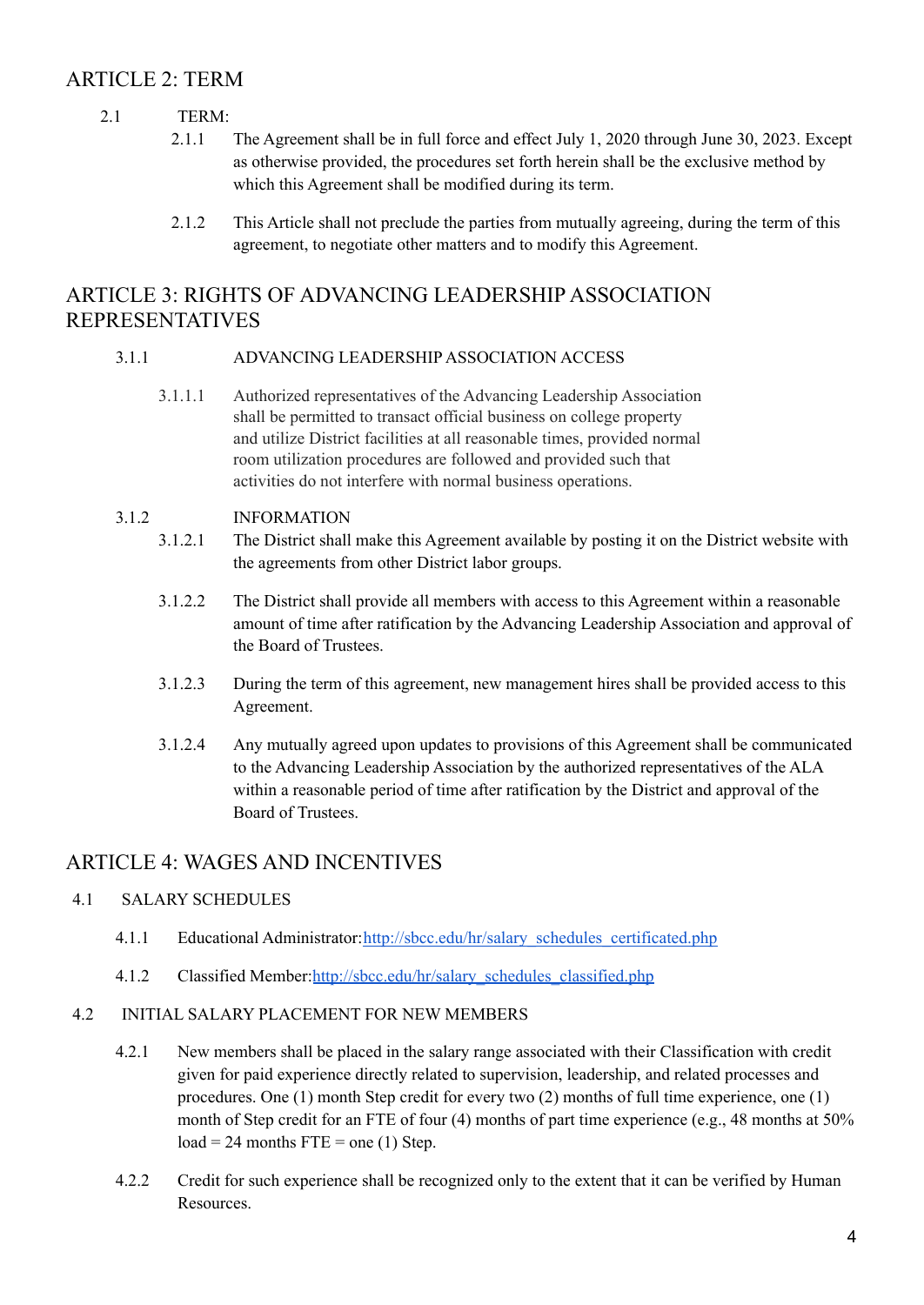| $0-23$ months      | Step 1 |
|--------------------|--------|
| 24-47 months       | Step 2 |
| 48-71 months       | Step 3 |
| 72-95 months       | Step 4 |
| 96-119 months      | Step 5 |
| 120 months or more | Step 6 |

4.2.3 The newly-hired classified member will serve a 12-month probationary period to the new position. Advancement on the new salary range will occur upon successful completion of the classified probationary period, and on an annual basis thereafter until the unit member reaches the maximum salary step of the appropriate salary range.

# 4.3 SALARY PLACEMENT AND PROCESS RELATED TO PROMOTIONS

- 4.3.1 A District employee who receives a promotion to an ALA classification allocated to a higher salary range shall be placed on the new salary range with credit given for directly related paid experience pertaining to supervision, leadership, and related processes and procedures, as follows:
- 4.3.2 One (1) month Step credit for every two (2) months of full time experience, one (1) month of Step credit for an FTE of four (4) months of part time experience (e.g., 48 months at 50% load = 24 months  $FTE =$  one (1) Step).
- 4.3.3 Credit for such experience shall be recognized only to the extent that it can be verified by Human Resources.

| $0-23$ months      | Step 1 |
|--------------------|--------|
| 24-47 months       | Step 2 |
| 48-71 months       | Step 3 |
| 72-95 months       | Step 4 |
| 96-119 months      | Step 5 |
| 120 months or more | Step 6 |

- 4.3.3.1 Salary placements for promotions will guarantee not less than a 5% increase.
- 4.3.3.2 A newly promoted member may be placed on a higher step than Step 6 if necessary to effectuate the minimum 5% increase.
- 4.3.3.3 The classified member will serve a 6-month probationary period to the new class. Advancement on the new salary range will occur upon successful completion of the established classified probationary period, and on an annual basis thereafter until the unit member reaches the maximum salary step of the appropriate salary range.
- 4.3.3.4 A new anniversary date is established at the time the promotion becomes effective.
- 4.3.4 A permanent classified member who vacated their position to accept a probationary promotion to a higher level classification and who is rejected during the probationary period shall be reinstated to their former class of position unless the reasons for which they were terminated from the promotional position were such as to constitute cause for dismissal.
- 4.3.5 Appointment of a member to a position with a salary range equal to their current range shall not be considered a promotion and shall not warrant a salary increase.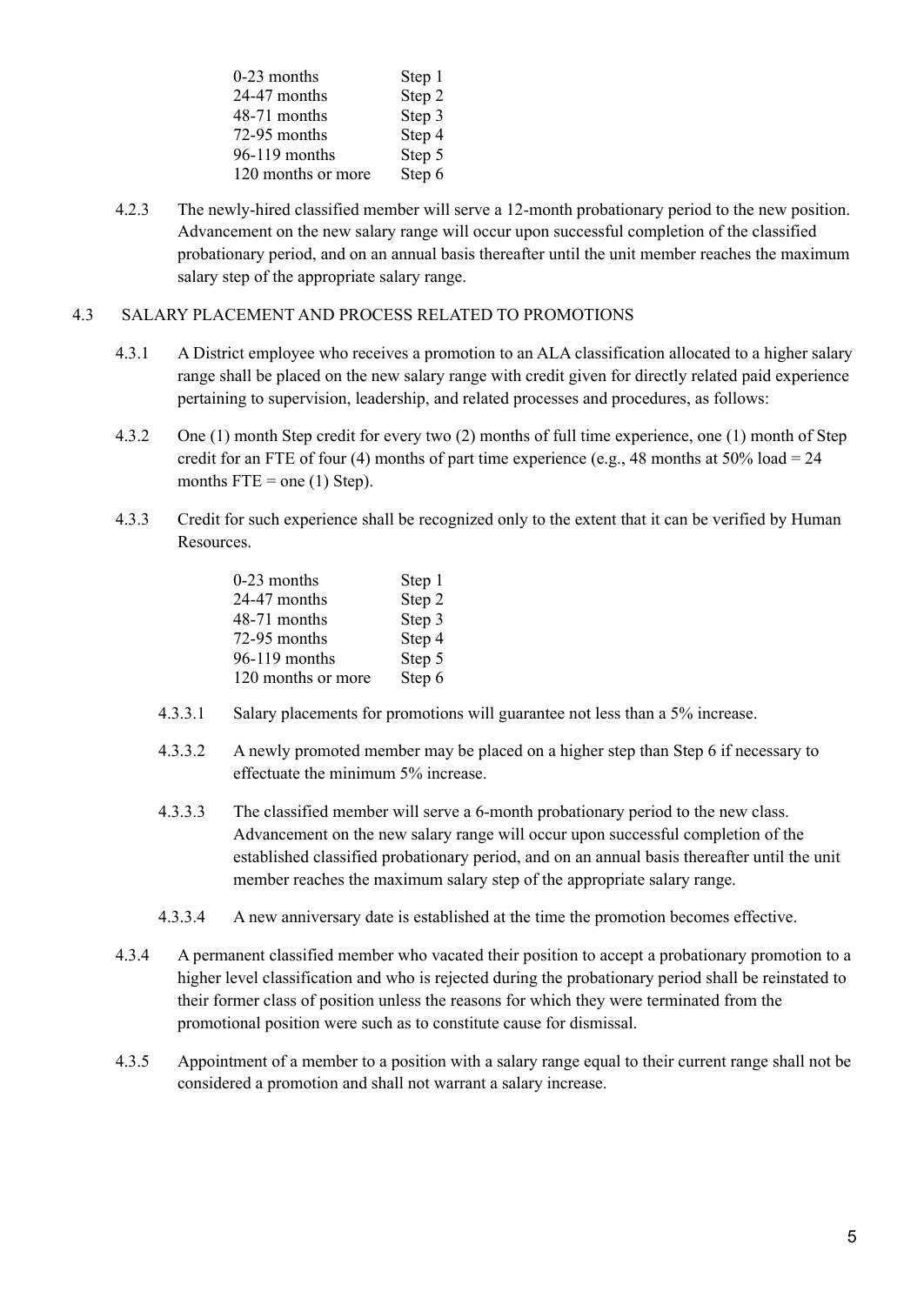# 4.4 SERVICE INCREMENTS

# 4.4.1 LONGEVITY ELIGIBILITY

4.4.1.1 In determining eligibility for a longevity career salary increment, the calculation of service to the college will include all years of regular, non-probationary service including in interim educational administrator positions. Service as adjunct faculty, part-time hourly employee, or professional expert will be excluded from this calculation.

# 4.4.2 TEN YEARS

4.4.2.1 A member who is employed not less than 20 hours a week, and who has served in the employ of the District for ten (10) years, shall be granted a career increment at ten years equivalent to 5.0% of the basic monthly salary to which they are entitled in their respective position, time assignment, and salary schedule classification as established by the Board of **Trustees** 

# 4.4.3 FIFTEEN YEARS

4.4.3.1 A member who is employed not less than 20 hours a week, and who has served in the employ of the District for fifteen (15) years shall be granted a career increment at fifteen years equivalent to 10.0% of the basic monthly salary to which they are entitled in their respective position, time assignment, and salary schedule classification as established by the Board of Trustees.

# 4.4.4 TWENTY YEARS

4.4.4.1 A member who is employed not less than 20 hours a week, and who has served in the employ of the District for twenty (20) years shall be granted a career increment at twenty years equivalent to 15.0% of the basic monthly salary to which they are entitled in their respective position, time assignment, and salary schedule classification as established by the Board of Trustees.

# 4.5 EDUCATION STIPEND

# 4.5.1 DOCTORATE

4.5.1.1 A member with an earned doctorate received from a fully accredited institution at the time of conference of degree shall receive the doctoral stipend based on 5% of class 1, step 1 on faculty Salary Table 10. The institution must have been accredited for at least five years prior to the time the doctorate was earned and received. A fully accredited institution is an institution of higher education accredited by a United States recognized regional accrediting association or the Committee of State Bar Examiners of the State Bar of California or the American Medical Association (AMA).

# 4.5.2 OTHER DEGREES

4.5.2.1 A member with an earned degree higher than the highest degree required for their position, received from a fully accredited institution at the time of conference of degree, shall receive the Education stipend based on 2.5% of class 1, step 1 on faculty Salary Table 10. The institution must have been accredited for at least five years prior to the time the degree was earned and received. A fully accredited institution is an institution of higher education accredited by a United States recognized regional accrediting association or the Committee of State Bar Examiners of the State Bar of California or the American Medical Association (AMA).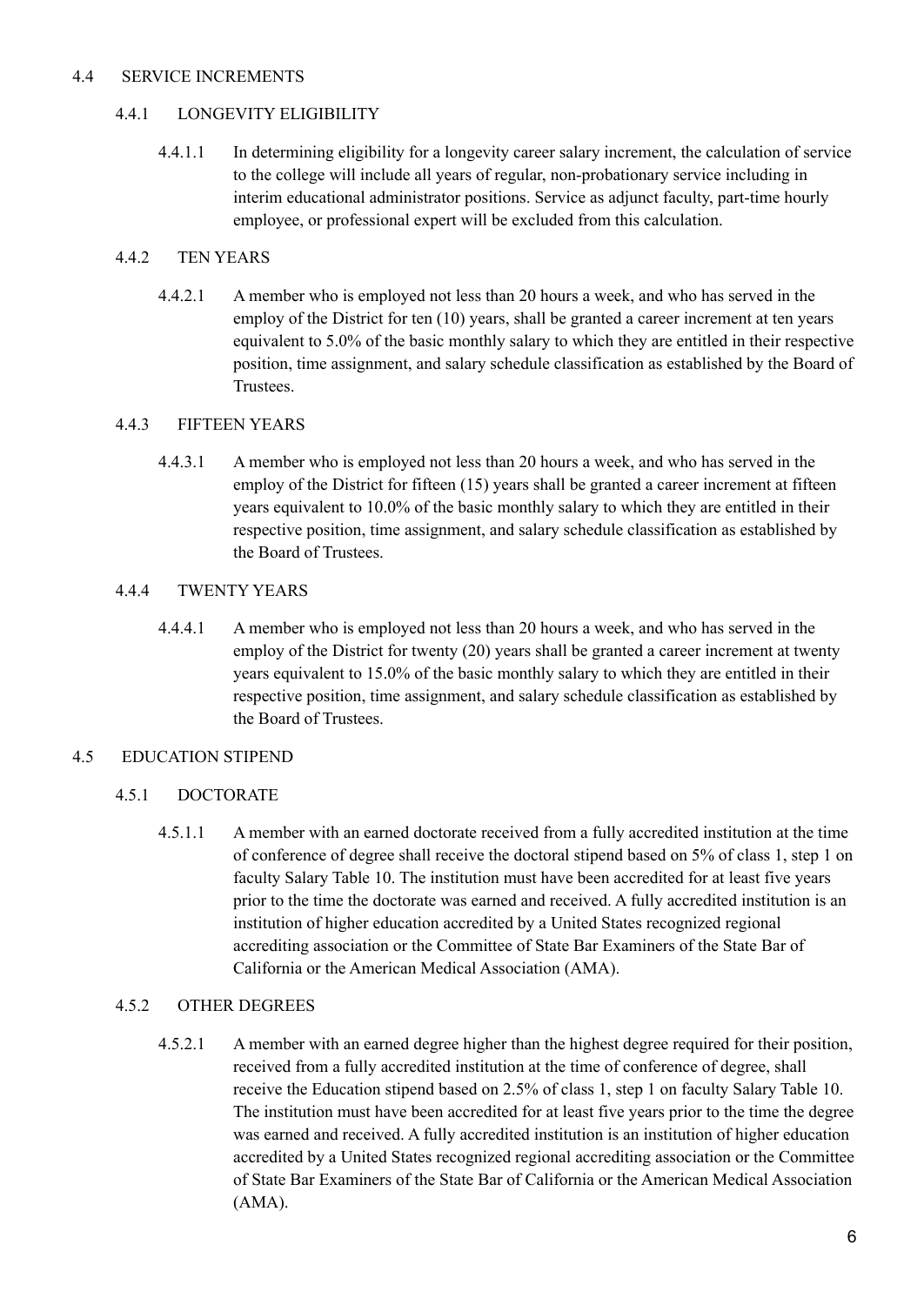# 4.6 PROFESSIONAL GROWTH

- 4.6.1 Members are eligible to participate in the District's Management Professional Growth Program, called My MPG. Professional Growth must be submitted by the member within 2 years of completion.
- 4.6.2 Professional growth is awarded in the amount of \$250 per increment to an eligible member. Total increments shall not exceed eight (8), for a total of \$2,000. If all the criteria are met, all eight (8) increments may be earned in one year.
- 4.6.3 The deadline for consideration of additional increments is April 1 each year to be effective July 1. The increment will be based on successful completion of the incentive program requirements. Increments will be paid on a monthly basis. Please note that information relating to completed coursework must be submitted by April 1 to be effective the following July 1 of the year it is being submitted. If the April 1st deadline is missed, credit will be given effective July 1 of the following year.
- 4.6.4 No credit will be given for any professional growth activities completed prior to the employee's beginning date of employment with the District, or for activities submitted more than 24 months after completion. Coursework/activities started after the unit member's date of hire, but prior to permanency, will be counted toward an increment providing all criteria outlined are met after the probationary period has ended. Coursework submitted and approved for My MPG may not be submitted for the Management Tuition Reimbursement program. Coursework submitted and approved for the Management Tuition Reimbursement program may not be submitted for My MPG.
- 4.6.5 If a member who is being paid a professional growth increment terminates employment with the District for any reason and is subsequently re-employed, the professional growth increments to which they may previously have been entitled will be reinstated.
- 4.6.6 Professional growth increments shall be cumulative and applicable throughout all classifications of employment, and limited to no more than eight total for the duration of the member's employment with the District.

# 4.6.7 ACCEPTABLE ACTIVITIES

- 4.6.7.1 New Employee District Orientation (1 point one-time only Credit for New Employee District Orientation)
- 4.6.7.2 Credit Courses
	- 4.6.7.2.1 Credit courses are taken at an accredited college, community college, recognized trade school, or professional organizations (for example Six Sigma, etc). Semester units are equal to 1 increment point per unit. Quarter units are equal to 2/3 increment points per unit. Audited courses will not be given My MPG credit. An unofficial transcript must be submitted into My MPG to verify the satisfactory completion of all college coursework.
	- 4.6.7.2.2 Coursework submitted and approved for credit may not be submitted for the Management Tuition Reimbursement program. Coursework submitted and approved for the Management Tuition Reimbursement program may not be submitted for My MPG.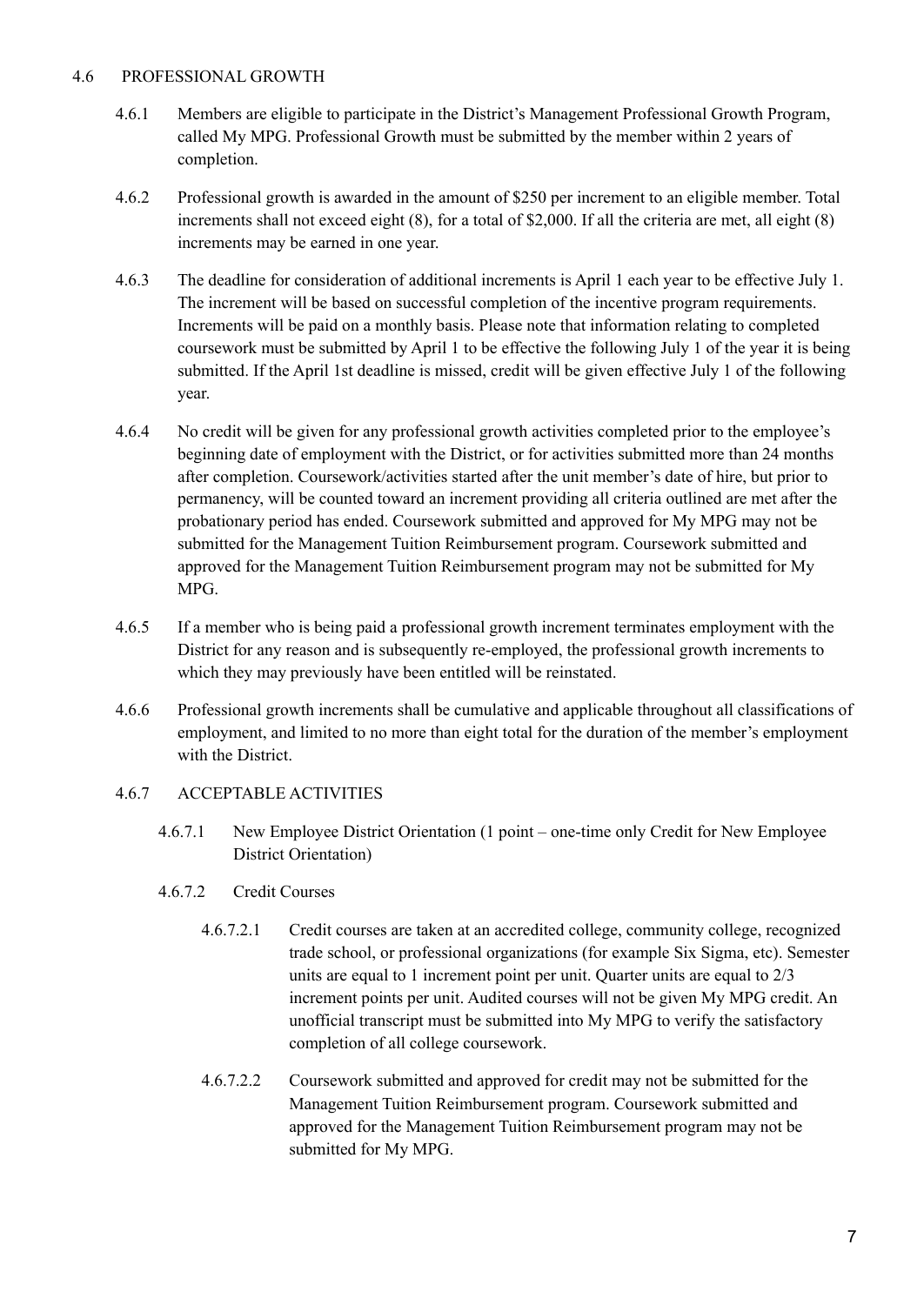# 4.6.7.3 Physical Education Course

- 4.6.7.3.1 (1) credit will be approved. An unofficial transcript must be submitted into My MPG to verify the satisfactory completion of all college coursework.
- 4.6.7.4 Continuing Education Courses/CEU's
	- 4.6.7.4.1 Eligible courses are related to the employee's current job or future job assignments. Sixteen hours of coursework is equal to one point, eight hours is equal to ½ point, and four hours is equal to  $\frac{1}{4}$  point.

# 4.6.7.5 Leadership Activities

- 4.6.7.5.1 The member must serve one full year as an ALA Representative assignment on an Educational Program/Operational committee, shared governance committee, or an elected/appointed official State, City, or local non-profit organization. Leadership credit is limited to any combination of two activities (committee, organizations) per year and must be an uncompensated position. A written letter of service from an officer of the organization is required for verification. All leadership activities submitted are subject to approval. A term is a one year commitment and three points will be earned for each year of verified membership per organization, up to nine points per year.
- 4.6.7.6 Conferences, Workshops and Webinars
	- 4.6.7.6.1 All job related conferences, workshops, and webinars are training opportunities accepted for increments. Verification of hours in attendance for training either needs to be provided by Human Resources or the organization providing training. Increment credit is based on total hours for the training. Sixteen hours of coursework is equal to one point, eight hours is equal to ½ point, and four hours is equal to  $\frac{1}{4}$  point.

# 4.6.7.7 CPR Certificate

4.6.7.7.1 For initial CPR certification one point will be awarded toward an increment. Additional increment credit will be given for CPR re-certification based upon total number of hours of instruction. Verification of hours in attendance and completion of the course are required documentation. Eight hours is equal to ½ point, and four hours is equal to  $\frac{1}{4}$  point.

# 4.7 Coursework Reimbursement

- 4.7.1 Subject to Human Resources approval, the District will reimburse members for coursework fees up to \$2,000 per year for a maximum of 4 non-consecutive years, upon successful completion of course(s) that lead to an accredited degree with: a "C" grade or better, a pass for pass/fail courses, or a passing grade as determined by the accredited institution's grading system, to complete courses that lead to an accredited degree related to the job.
- 4.7.2 A District fund for this purpose is maintained to provide total annual expenditures from this fund, not to exceed \$30,000 annually.
- 4.7.3 With Human Resources approval, the District will provide reimbursement for tuition education expenses up to \$2,000 per member, per year. A maximum pool of \$30,000 per year is available for this purpose.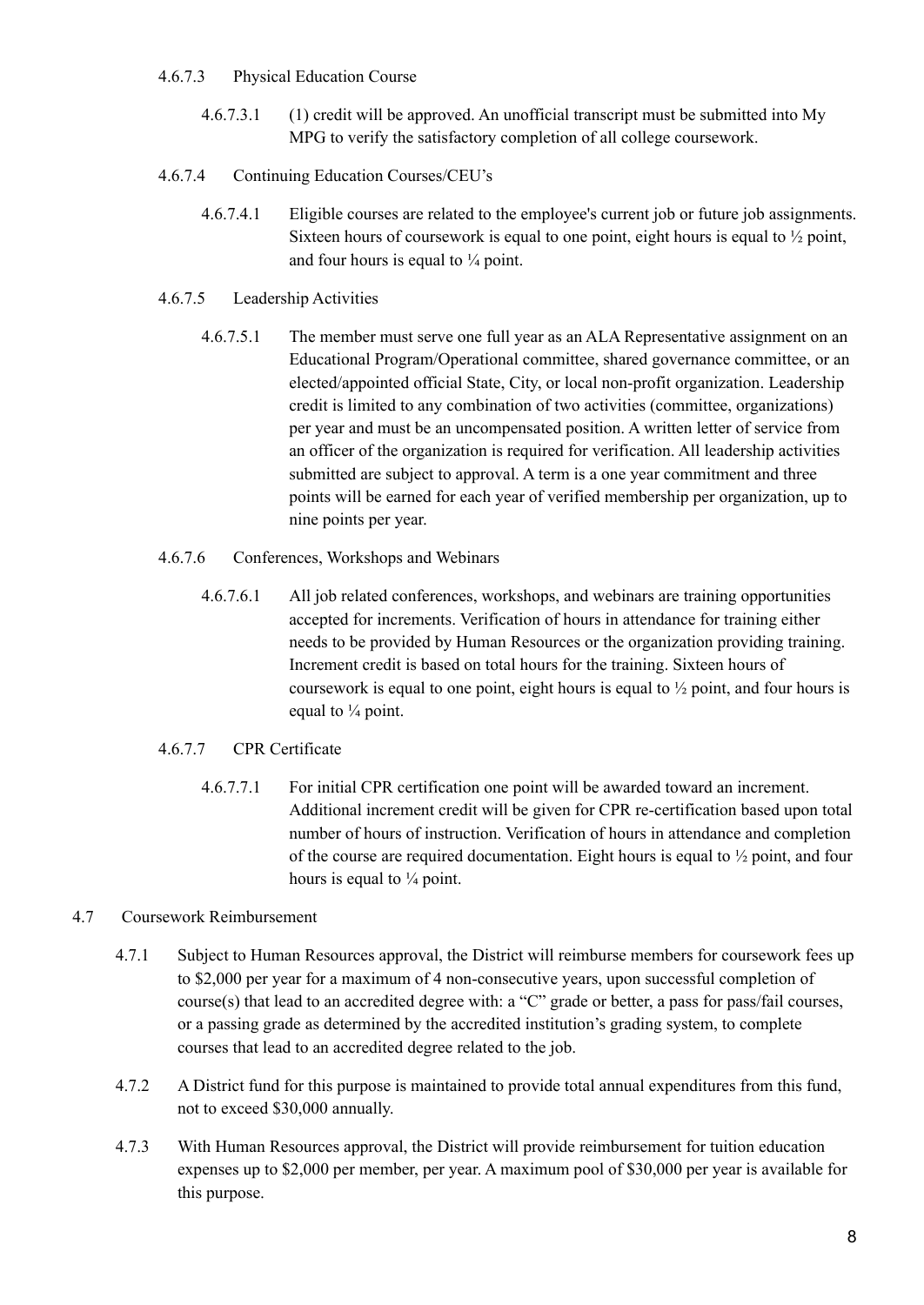# 4.7.4 PROCEDURES:

- 4.7.4.1 A committee of three persons appointed by the Executive Committee of the ALA will oversee the maintenance of the reimbursement program. All funding requests will be forwarded to the Vice President of Human Resources for accounting approval.
- 4.7.4.2 Members wishing to submit reimbursement requests must do so by October 1 and for summer/fall tuition reimbursement, and by March 1 of every year for winter/spring tuition reimbursement. Note that eligible reimbursements must be for the current and the prior academic year.
- 4.7.4.3 Up to 50% of the pool (\$15,000) will be allocated in the fall, and up to 50% of the pool (\$15,000) will be allocated in the spring. If the amount of applicant's reimbursement requests exceeds the amount of money available, the available funds will be divided equally among the qualifying applicants. If the amount of applicants' reimbursement requests is less than the amount of money available for fall, excess monies can be applied to spring reimbursements, even if that results in more than 50% being disbursed in the spring. Funds are allocated per fiscal year and any unmet reimbursement will not roll over to future fiscal years. Budgeted monies for the current fiscal year have been expended.
- 4.7.4.4 Eligible members who do not receive their full \$2,000 reimbursement for the year may carry over unmet reimbursement requests for the following year.
- 4.7.4.5 A member is eligible to apply for a maximum of four nonconsecutive years of tuition reimbursement while employed by the College. Unmet carryover requests do not count toward the 4 year maximum.
- 4.7.4.6 All reimbursement requests must be for study at fully accredited institutions.
- 4.7.4.7 Appeals may be made to a committee consisting of the Executive Vice President of Educational Programs, the Vice President of Human Resources, and a representative member appointed by ALA, and the Vice President of Business Services. The decision by the appeals committee will be final.

# 4.8 COST OF LIVING ADJUSTMENT (COLA) AND GENERAL SALARY INCREASES

4.8.1 Cost of living increases and other general salary increases shall be provided to members as a "Me Too" based on negotiations from California School Employee Association (CSEA) and Faculty Association (FA). Members will not receive a lower COLA or general salary increase than other employee groups.

# 4.9 RECLASSIFICATION REQUIREMENTS

- 4.9.1 The annual reclassification request window will open for a full month every March, opening on the 1st and due to Human Resources by midnight on the 31st. Members shall be notified in a timely way prior to the opening of the annual window period.
	- 4.9.1.1 The request for reclassification is initiated by the member. The Vice President Human Resources must receive a completed "Reclassification Request Form" in order for the reclassification request to be considered. Upon receipt, a copy of the employee reclassification request will be sent by Human Resources to the manager for review, input, and signature(s). Reclassification request forms received after the close of the annual window period will not be considered and will be returned to the requestor.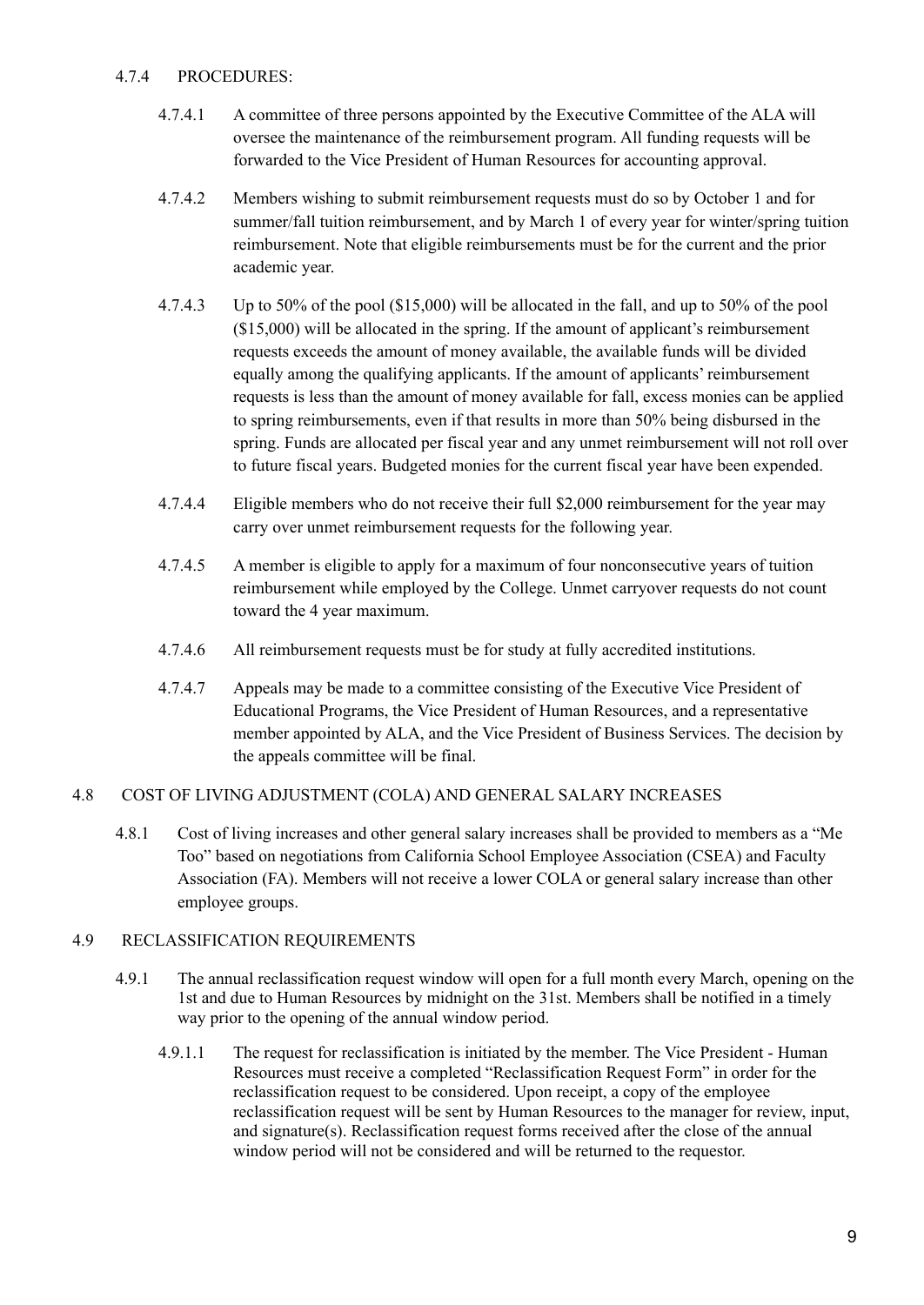#### 4.9.2 DEFINITIONS

- 4.9.2.1 "Classification" means that each position in the classified management and Educational Administrator services shall have a designated title, a regular minimum number of assigned hours per day, days per week, and months per year, a specific statement of the duties required to be performed by the employee in each such position, and the regular monthly salary ranges for each such position.
- 4.9.2.2 "Reclassification" means the upgrading of a position to a higher classification as a result of the gradual accretion of higher level duties and responsibilities over time (at least two years), since the creation of, or last approved, reclassification of this position.

#### 4.9.3 ELIGIBILITY CRITERIA

- 4.9.3.1 Reclassification results from a permanent change and / or accretion in duties. Cross-training, learning new duties, or assisting other employees on an occasional basis is encouraged but is not a basis for reclassification.
- 4.9.3.2 Reclassification requests are initiated by the member.
- 4.9.3.3 Department and District reorganizations may create the need for a reclassification, however those will be conducted by the District outside of this process and under the reorganization process established by Human Resources and the District.
- 4.9.3.4 All permanent members, regardless of funding source of the position, are eligible to apply for a reclassification; temporary/interim positions are ineligible.
- 4.9.3.5 Member pay, unrelated to accretion or changes to duties, are not eligible for the Reclassification Process.
- 4.9.3.6 The position will be reviewed, not the person serving in the position. Positions are classified or certificated, incumbents are not.
- 4.9.3.7 Reclassification is not based on the quality of performance and should not be viewed as a reward for superior services, a reward for longevity or the qualifications of the incumbent. A classification structure is not intended to serve as a reward, recognition or promotional system.
- 4.9.3.8 Assuming duties on one's own authority does not constitute a basis for reclassification.
- 4.9.3.9 An increase in workload is not a basis for a reclassification.

# 4.9.4 EVALUATION CRITERIA

- 4.9.4.1 Reclassification requests are evaluated by three factors as defined by the Hay Method.
- 4.9.4.2 Review criteria based on the three factors: Know-How, Accountability, Problem-Solving
- 4.9.4.3 Eligible reclassifications demonstrate accretion over time.
- 4.9.4.4 Reclassification Request Forms are located on the HR website and any changes to be made to the procedure or the form must be mutually agreed upon by both the District and the ALA.

#### 4.9.5 APPEAL PROCESS FOR DENIED RECLASSIFICATION REQUESTS

The employee may appeal the Panel decision based on the following:

- 4.9.5.1 New information is available that was not available for the original submission, that could change the outcome.
- 4.9.5.2 The panel's decision was discriminatory, or otherwise not based on submitted information.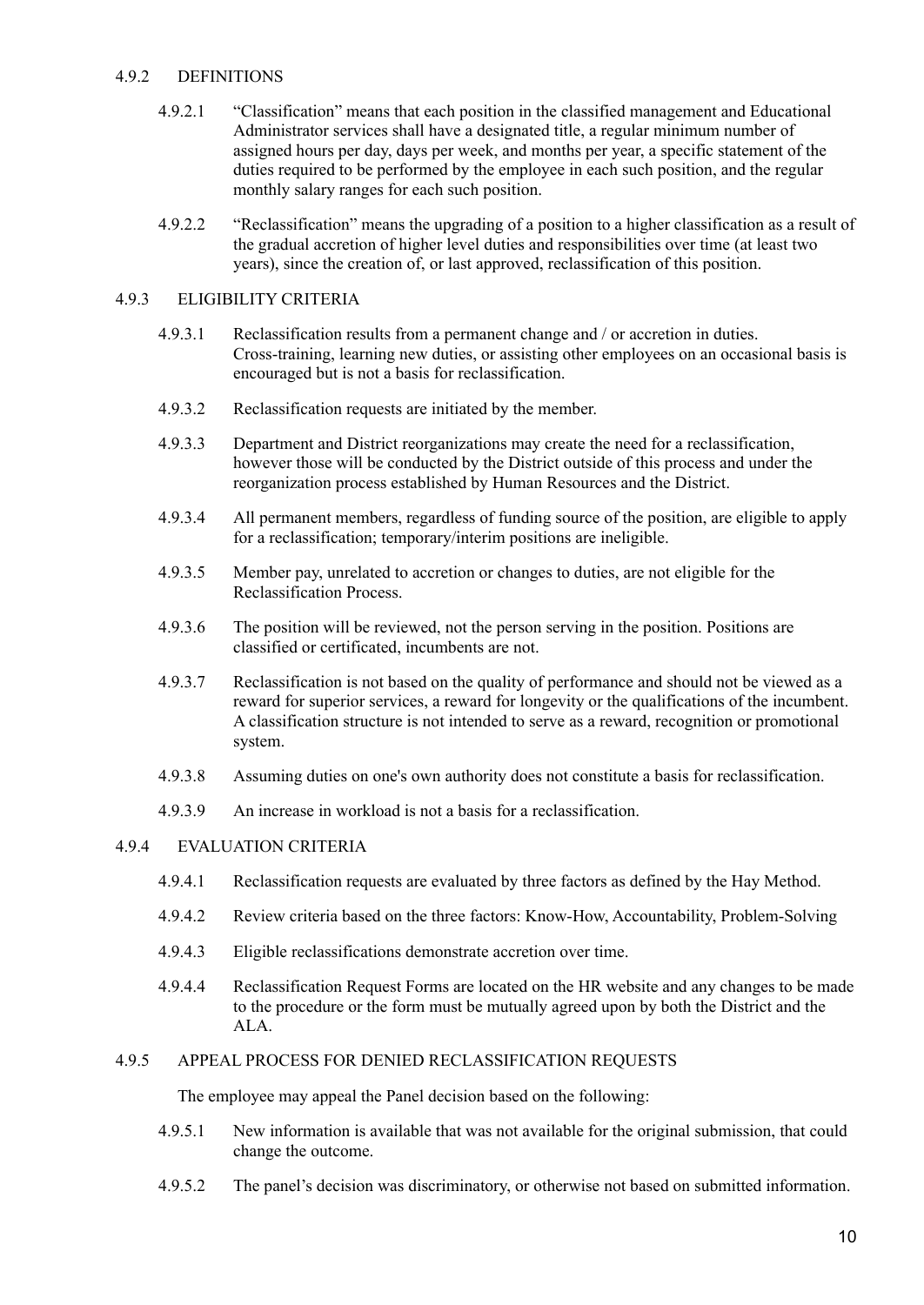- 4.9.5.3 The employee may request to meet with the Panel to present their justification face-to-face or submit the appeal in writing. The decision of the appeal is final.
- 4.9.5.4 A member whose position has been reclassified is ineligible for subsequent reclassification in that position for a period of two years from the effective date of such reclassification.
- 4.9.5.5 An employee whose application for reclassification is denied is ineligible for reconsideration on the basis of the same responsibilities listed in the initial request, in the succeeding annual reclassification cycle following the denial.

#### 4.10 INTERNAL COMPENSATION EQUITY REVIEW

4.10.1 A review of a classified or certificated members'salary may be requested by the member to the Reclassification Committee.

#### 4.10.2 ELIGIBILITY CRITERIA

- 4.10.2.1 Definition: The salary line assigned to your position is incorrect compared to other similar positions in the District. Similar position would be within the same employee service, ie. Classified or Educational Administrator.
- 4.10.2.2 The annual equity review request window will open for a full month every March, opening on the 1st and due to Human Resources by midnight on the 31st.
- 4.10.2.3 All members, regardless of funding source of the position, are eligible to apply for an internal compensation review committee; Temporary positions and those members still within their probationary period are ineligible to apply.
- 4.10.2.4 A member whose compensation review request has been evaluated and approved for an increase will become effective following Board Approval within 90 days.
- 4.10.2.5 A member whose compensation review request has been evaluated and denied may not request another review for the same position.
- 4.10.3 The established "reclassification committee" will serve as the Internal Compensation Equity Review committee.

# 4.11 TEMPORARY PAY

- 4.11.1 Temporary Out of Class pay will be provided to members when directed to work at a higher classification for a term of 90 days to a maximum of one year. Temporary upgrade pay will be compensated at an increase of 5% of salary in their regular position. Such out of class service is not considered probationary for purposes of permanence.
- 4.11.2 Temporary upgrade pay will be provided for a workload assigned to a unit member due to the loss of an employee that adds an average of 15 or more hours of work for the unit member per week, for a term of 90 days to a maximum of one year. Temporary upgrade pay will be compensated at an increase of 2.5% of base salary.
- 4.11.3 Long-term adjustments of higher class work (in excess of one year) shall be evaluated during either a reclassification process or department/area reorganization.

# ARTICLE 5: LEAVES OF ABSENCE

- 5.1 SICK LEAVE
	- 5.1.1 At the beginning of each fiscal year, the annual amount of sick leave granted under this section shall be credited to each member, as set forth below. It is the members' responsibility to monitor their leave balances.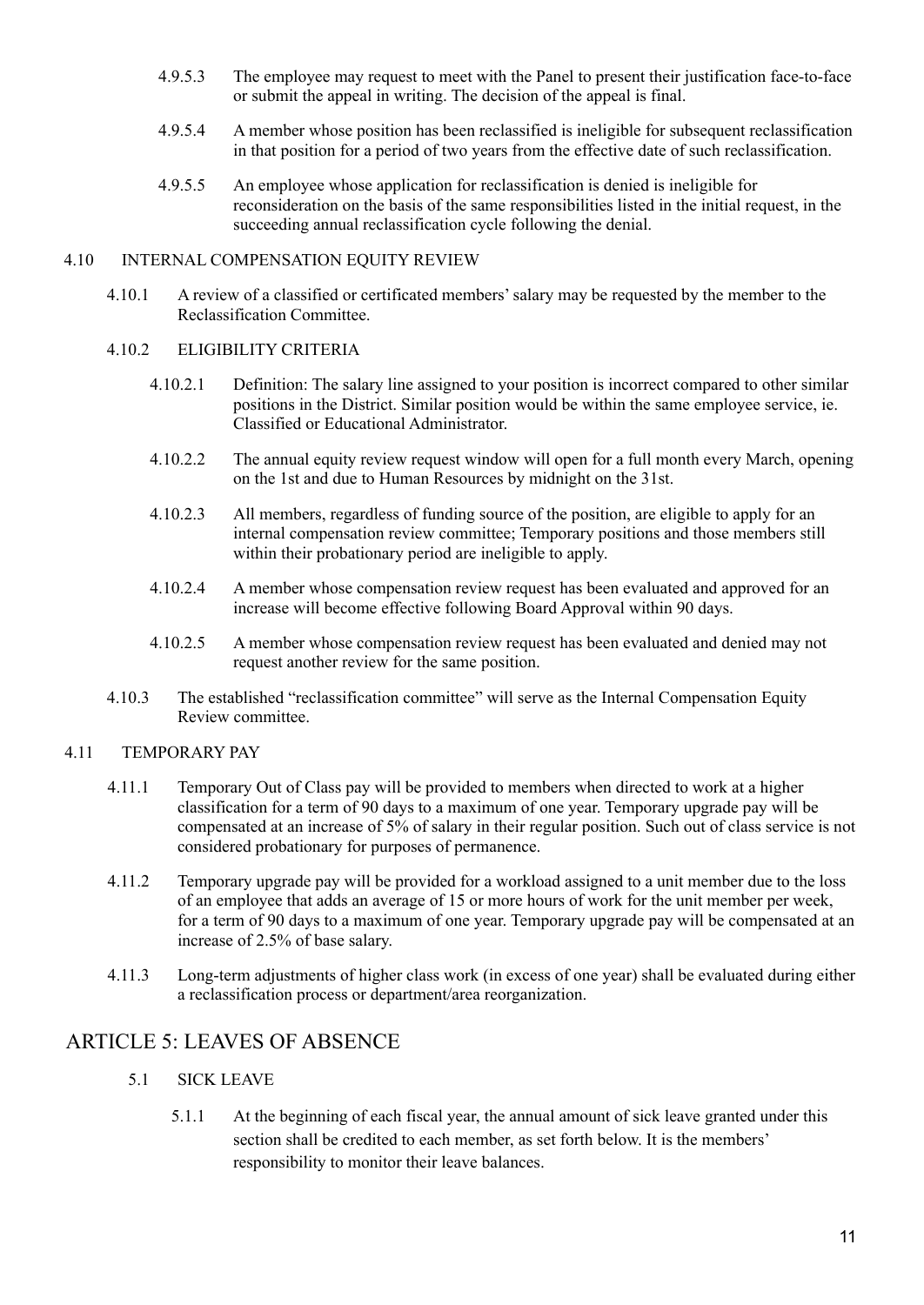- 5.1.2 A full-time member will receive 96 hours of sick leave per year at a rate of equal to eight (8) hours per month.
- 5.1.3 Those members working less than full-time will receive sick leave hours at a prorated amount of sick leave.
- 5.1.4 Pay for any day of paid sick leave shall be the same as the pay which would have been received by the member had the member worked that day.
- 5.1.5 At the beginning of each fiscal year, the full amount of sick leave granted under this section shall be available to each member. Sick leave need not be accrued prior to taking such leave and such leave may be taken at any time during the year.
- 5.1.6 A new employee of the District may not use more than the proportionate amount of sick leave actually earned until the employee has reached the first day of the calendar month after completion of six (6) months of active service.
- 5.1.7 Unused sick leave may be accumulated without limit.
- 5.1.8 Upon retirement, information related to unused sick leave shall be communicated to the relevant retirement system (Cal PERS or Cal STRS) for the purpose of extending service credit. The determination of extended service credit is performed by the relevant retirement agency, not by the District.
- 5.1.9 A member who is absent for six (6) consecutive working days will be required to present a physician's statement validating the need for such leave and the anticipated date the employee is able to return to work.

# 5.2 EXTENDED SICK LEAVE

- 5.2.1 At the beginning of each fiscal year, each full-time member shall be credited with a total of 100 working days of paid sick leave which shall be compensated at not less than 50% of the member's regular salary. Extended sick leave provides paid leave following exhaustion of fully-paid sick leave, and may only be used for personal illness or injury. This leave may not be used for caring for dependents nor does this leave accumulate.
- 5.2.2 In accordance with Education Code Section 87780 and 88196, members are entitled to use of extended sick leave.
- 5.2.3 The amount a member is paid while such leave is running shall not exceed the member's regular pay. The use of extended sick leave must be preceded by a physician's statement validating the need for such leave and the anticipated date the member will be able to return to work.
- 5.2.4 It is the member's responsibility to notify their manager and Human Resources when intending to use extended sick leave and when that leave ends.

# 5.3 BEREAVEMENT LEAVE

- 5.3.1 Every member shall be granted necessary bereavement leave not to exceed five (5) days on account of the death of any member of their immediate family, as defined in 3.4. Time may be used consecutively or non-consecutively.
- 5.3.2 No deduction shall be made from the salary of a member granted a bereavement leave, nor shall such leave be deducted from any other leaves.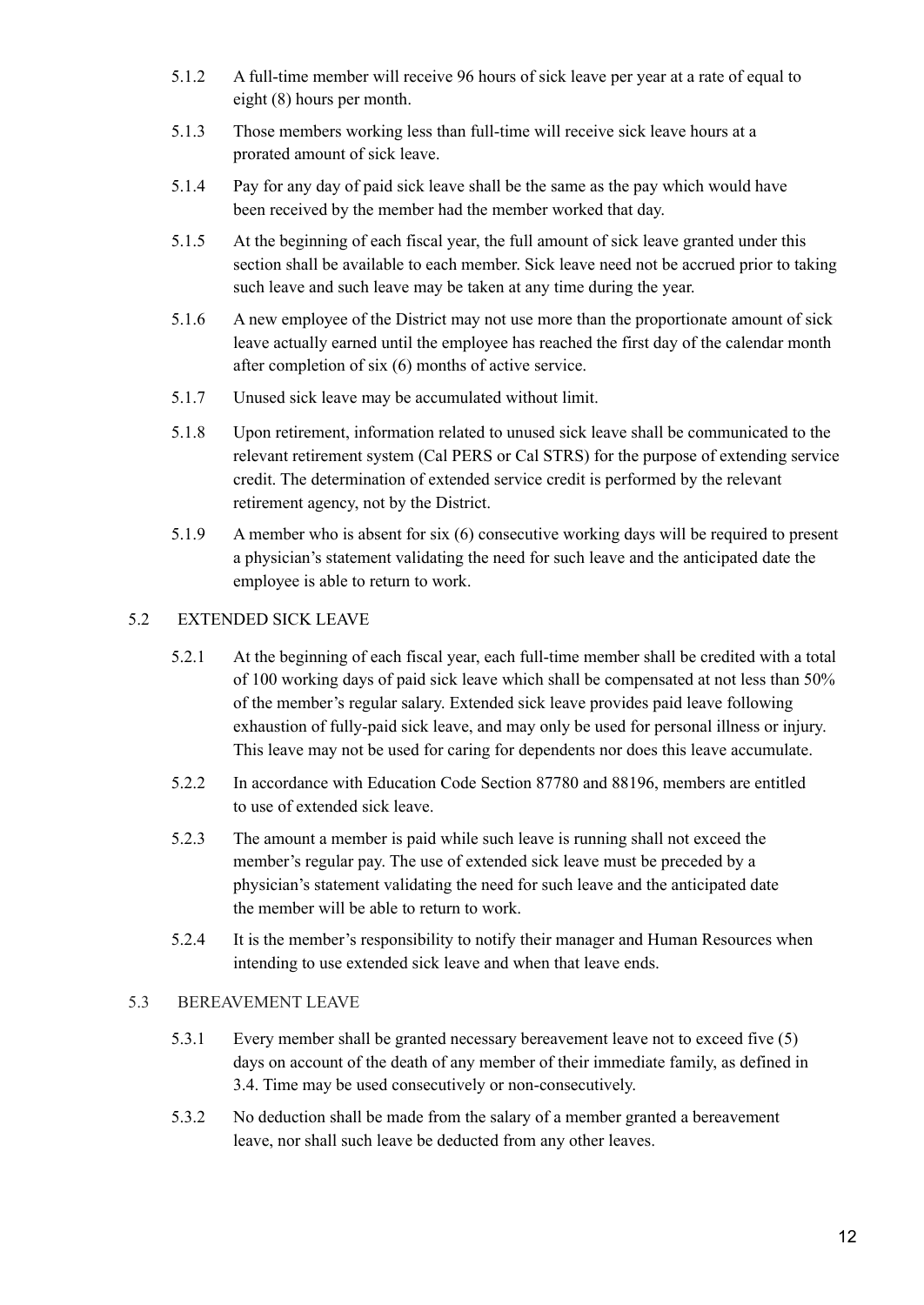- 5.3.3 Additional leave for this purpose, not to exceed six (6) additional days, may be allowed for good reason. If allowed by the area Vice President, the days shall be deducted from the member's accumulated sick leave.
- 5.3.4 Members of the immediate family shall include: Parents, stepparents, grandparents, and parents in law of the member or the spouse or domestic partner of the member; Spouse or domestic partner of the member; Children, stepchildren, grandchildren, and children in law of the member; Siblings and step siblings of the member, and any other relative living in the immediate household of the member.
- 5.3.5 Verification of the bereavement leave is required. It shall be the member's responsibility to verify a bereavement leave upon return to work.

# 5.4 CATASTROPHIC ILLNESS LEAVE DONATION PROGRAM

- 5.4.1 PURPOSE
	- 5.4.1.1 The purpose of this program is to allow members to donate their vested, accrued, unused sick leave to catastrophically ill or injured fellow employees (in any unit) who have completely exhausted all paid leave benefits due to their illness/injury or that of an immediate family member as defined by 3.4 in this agreement. The program is voluntary.

# 5.4.2 CONTRIBUTIONS

- 5.4.2.1 Consistent with the guidelines that follow, any member may donate up to five (5) days of vested and accumulated sick leave to another eligible college employee (ALA member, confidential employee, CSEA unit member or FA full time faculty member) who has suffered a long-term catastrophic illness or injury and has exhausted all available paid leave benefits due to their own illness/injury or that of an immediate family member as defined in this agreement. Donations must be for a minimum of one day (based on the donating employee's assignment). Donations are irrevocable; unused days are retained by the recipient. Employees terminating in the current fiscal year may donate up to six (6) additional days of accumulated sick leave.
- 5.4.2.2 The donating employee must, after the donation, retain a minimum of two years' worth of accumulated, unused sick leave from prior accumulations.
- 5.4.2.3 The donating employee shall execute and file with the Human Resources Department a form authorizing and irrevocably assigning the donated leave to the recipient employee.

# 5.4.3 ELIGIBILITY

- 5.4.3.1 Members shall be eligible to request the donation of other employees'sick leave subject to the following conditions and limitations:
- 5.4.3.2 A classified member must be a permanent employee of the college.
- 5.4.3.3 The member suffers from a non-industrial, catastrophic illness or injury (as determined by the treating medical professional) which for a period of not less than one hundred (100) work days has caused the member to be incapacitated from the performance of duty as an employee of the District, and is expected to continue to be incapacitated for an extended period of time (at least an additional 30 days).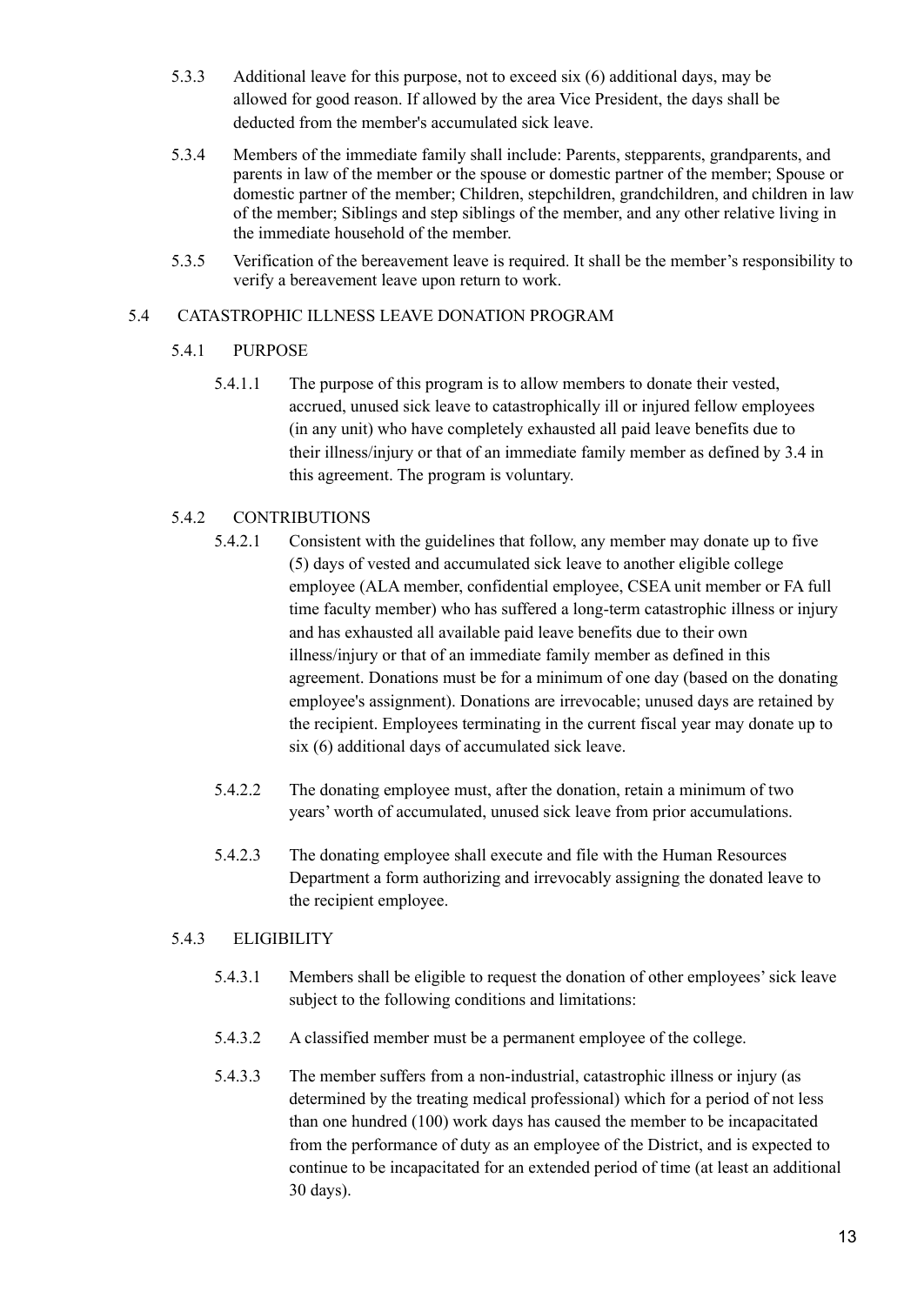- 5.4.3.4 Members are also eligible to request donations if an immediate family member (as defined by 3.4 in this agreement) suffers from a non-industrial, catastrophic illness or injury (as determined by the treating medical professional) which for a period of not less than one hundred (100) work days has caused the employee to be absent from the performance of duty as an employee of the District, and is expected to continue to be incapacitated for an extended period of time (at least 30 days). The member is absent due to the illness and needs of their family member, not due to their own illness or injury.
- 5.4.3.5 The member requesting donations has exhausted all of their available paid leaves, including regular and extended sick leave (1/2 pay) and vacation. Any sick leave and vacation accrued while on leave shall be used before donated leave.
- 5.4.3.6 The maximum number of donated days which may be utilized by one member for a single catastrophic illness or injury shall not exceed 125 days.
- 5.4.3.7 Each member shall be limited to one donation request per fiscal year.
- 5.4.3.8 Donations may only be accepted during a two (2) week window period, beginning when the donation request is initially made.
- 5.4.3.9 Donated leave shall be charged on the basis of hour for hour regardless of the classification family and/or salary schedule of employees donating leave and members receiving leave.

# 5.4.4 ADMINISTRATION

- 5.4.4.1 Applications for benefits shall be submitted to the Human Resources Department on a District form.
- 5.4.4.2 The applicant shall provide medical verification of catastrophic illness or injury, but is not required to explicitly state what the illness or injury are, from a physician before the application will be considered.
- 5.4.4.3 After verifying the employee's eligibility, Human Resources will announce a request for sick leave donations to be submitted to the payroll department during a two week window period. A District request form must be used.
- 5.4.4.4 Donated sick leave not used prior to the employee's return to service shall be retained by the recipient.
- 5.4.4.5 The recipient employee shall be solely responsible for any taxes on the hours received. Such taxes shall be withheld at the normal rate for the recipient employee. In the event the State or Federal government rules that a tax liability is due other than what was withheld, the recipient employee shall be solely liable for the additional taxes.
- 5.4.4.6 No action taken under this section shall be subject to any District grievance procedure. Employees voluntarily participating in this program shall hold the District harmless for any and all disputes arising out of this program. Use of donated sick leave is a privilege and not an entitlement.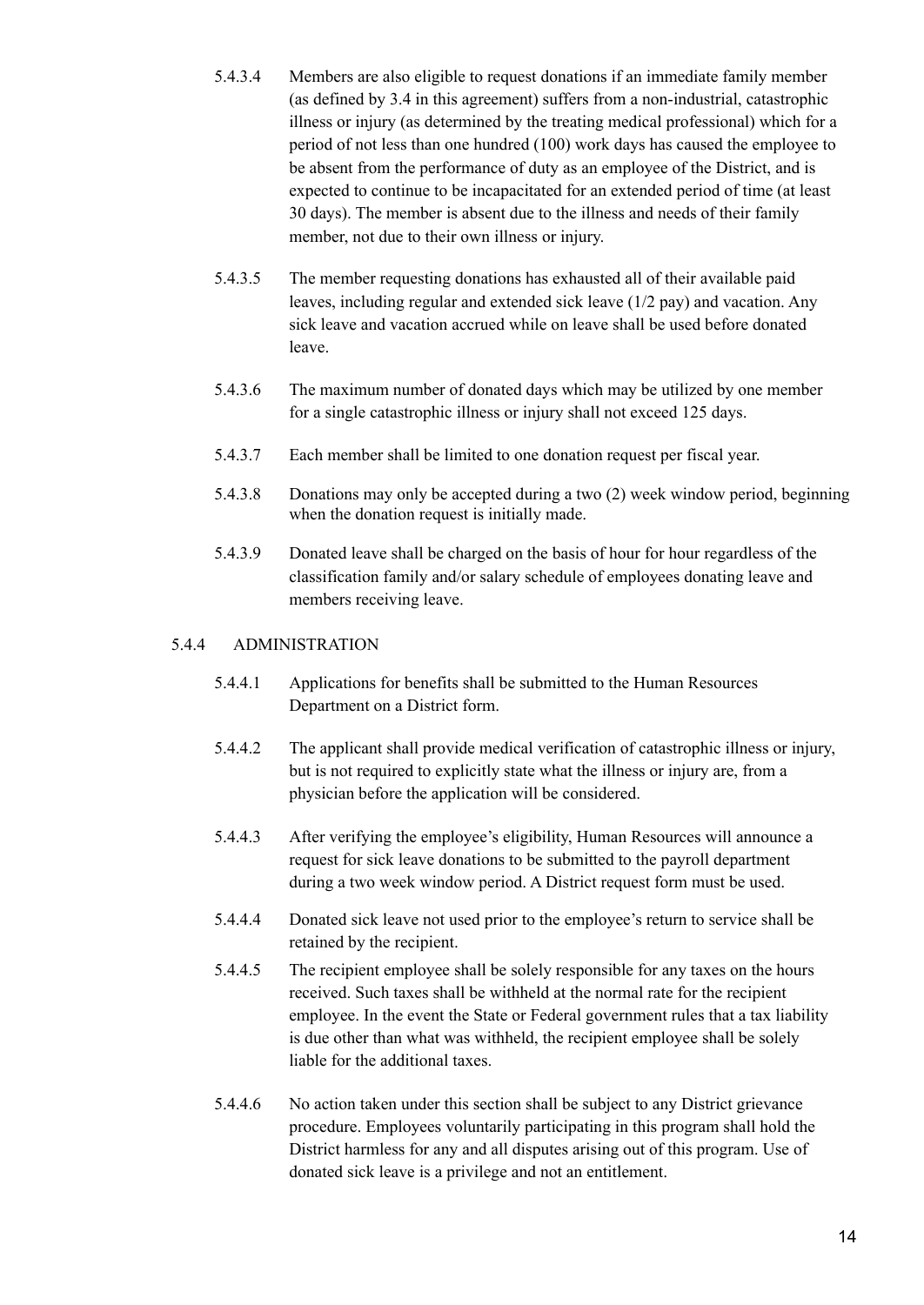# 5.5 JURY DUTY LEAVE

- 5.5.1 The District agrees to grant members called for jury duty leave of absence without loss of pay for the time the member is required to perform jury duty during the members regularly assigned working hours. Any fees received from jury service rendered during any portion of the member's regularly assigned work hours shall be submitted to the Payroll Department. Members called to jury duty service must submit proof of attendance as provided by the court in order to receive regular full pay.
- 5.5.2 Upon release from jury duty during regularly assigned hours, the member must return to work if at least four (4) hours remain in their work day, unless impractical.
- 5.5.3 Members called for jury duty shall notify their supervisor of anticipated service date(s) upon receiving the formal notice from the officer of the court.

#### 5.6 PERSONAL NECESSITY LEAVE

- 5.6.1 A maximum of ten (10) days per fiscal year of sick leave earned pursuant to the provisions of this Agreement, may be used by the member at their election, in case of personal necessity, for any of the following:
	- 5.6.1.1 Death of a close personal friend or a member of the member's family not defined as "immediate member of the family" (section 3.4) when additional leave is required beyond that provided in the bereavement leave provisions of this Agreement.
	- 5.6.1.2 Accident involving the member person or property, or the person or property of a member of the immediate family. For purposes of this section, immediate family is defined in Section 3.4 of this Agreement.
	- 5.6.1.3 Appearance in any court or before any administrative tribunal as a litigant, party, or witness under subpoena or any order made with lawful jurisdiction. When appearance is District business, personal necessity leave is not used.
	- 5.6.1.4 When circumstances permit, members are required to request approval for use of personal necessity leave in advance from their immediate Supervisor.
	- 5.6.1.5 It shall be the member's responsibility to validate the basis of the leave, if applicable, immediately upon return.
	- 5.6.1.6 Personal necessity leave is deducted from sick leave.

# 5.7 MILITARY LEAVE

- 5.7.1 Members of the District shall be granted military leave to which they are entitled under applicable laws.
- 5.7.2 Members shall be required to request military leaves in writing from their Supervisors and, upon request, to supply the District with orders and status reports.

#### 5.8 LEAVE OF ABSENCE WITHOUT PAY

5.8.1 The Superintendent/President may authorize a leave of absence without pay for any permanent or probationary member for a period not to exceed thirty (30) calendar days. Leaves of absence without pay in excess of thirty (30) calendar days must be approved by the Board of Trustees.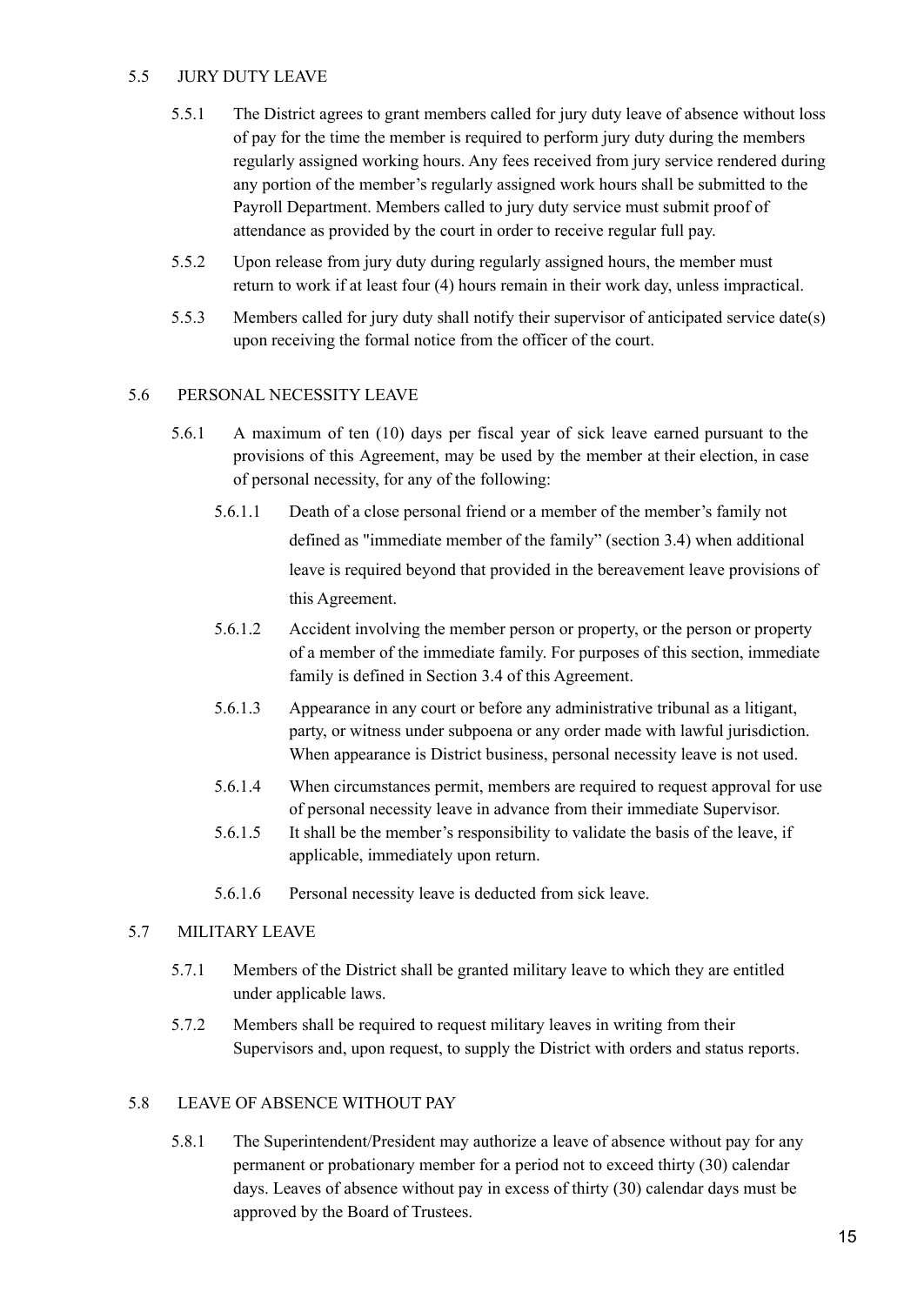- 5.8.2 A leave of absence shall be granted only to a member who desires to return to management service after completion of the leave of absence and who, at the time the leave is granted, has a satisfactory service record as determined in the sole discretion of the Superintendent/President (for leaves that do not exceed thirty (30) calendar days) or the Board of Trustees (for leaves that exceed thirty (30) calendar days).
- 5.8.3 A leave of absence without pay may be granted to a member for any of the following reasons:

(1) To attend school or college or to be trained to improve the quality of their service; (2) If temporarily incapacitated by illness;

(3) If they are loaned to another governmental agency for the performance of their specific assignment; or

(4) or other reasons authorized by the Superintendent/President or the Board of Trustees.

5.8.4 Authorized leave of absence without pay in excess of thirty (30) calendar days shall not be construed as a break in service. Rights accrued at the time the leave is granted shall be retained by the member. Vacation credits, sick leave credits, increases in salary, and other similar benefits shall not accrue to a person granted such leave during the period of absence. A member returning from a leave of absence without pay shall receive the same step in the salary range they received when they began their leave of absence. Time spent on such leave without pay shall not count toward service for increases within the salary range, and the member's salary anniversary date shall be postponed one (1) calendar month for each month, or major fraction thereof, of leave taken.

# 5.9 VACATION

For the purpose of this section, "continuous service" shall mean employment for 10 or more calendar months of each school year. Vacation Accrual: [http://sbcc.edu/fiscalservices/payroll/files/VACATION\\_ACCRUAL\\_SCHEDULE.pdf](http://sbcc.edu/fiscalservices/payroll/files/VACATION_ACCRUAL_SCHEDULE.pdf)

- 5.9.1 A new member may not take vacation until the first day of the calendar month following six months of continuous service with the District, unless the member obtains written prior approval from the members direct supervisor to use vacation days before that time. Each regular full-time member shall be entitled to vacation leave with pay, subject to the following provisions:
	- 5.9.1.1 From the employment date of full-time equivalent service, members earn 14.667 hours credit for each calendar month, or major fraction thereof, of paid employment.
	- 5.9.1.2 After the completion of seven years of full-time equivalent service, employees shall begin earning 16.00 hours of credit for each calendar month, or major fraction thereof, of paid employment.
	- 5.9.1.3 After the completion of twelve years of full-time equivalent service, employees shall begin earning 16.667 hours of credit for each calendar month, or major fraction thereof, of paid employment.
- 5.9.2 It is the policy of the District that vacation be taken annually; however, vacation credit may be accumulated to a total, as of June 30th each fiscal year, not exceeding that which the member could earn in twenty-four (24) months.
- 5.9.3 The maximum vacation balance which a member can maintain without ceasing to earn additional vacation shall be that amount of vacation an employee can accrue in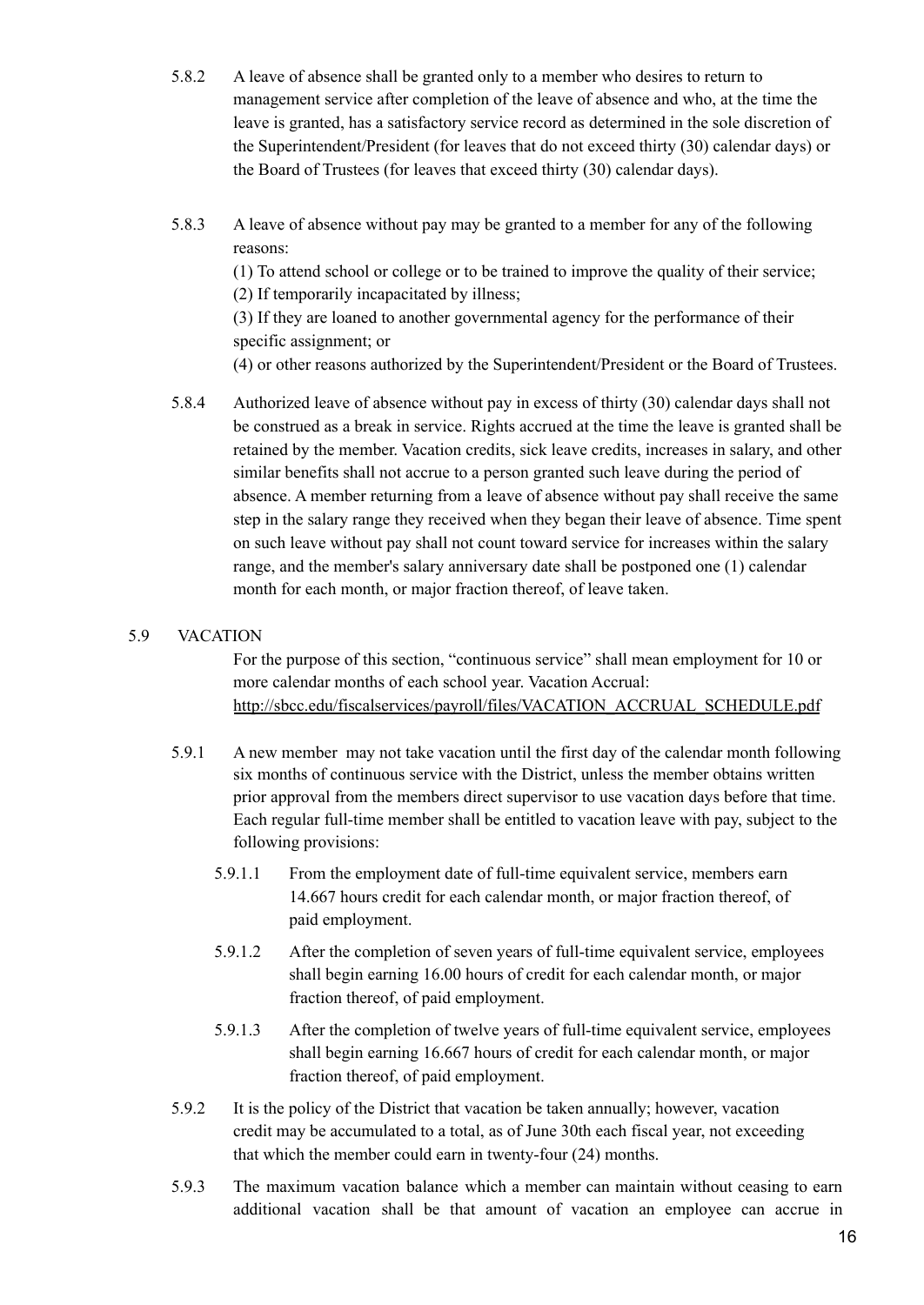twenty-four months at their current accrual rate. Accrual will re-commence the month after the balance is reduced below the limit.

- 5.9.4 The change is contingent upon acceptance of the same terms by CSEA.
- 5.9.5 Vacations must be scheduled in advance and must be taken at times convenient to the department to which the member is assigned. Requests for vacation must be made in writing and approved by the immediate supervisor.
- 5.9.6 Any member who commences their scheduled vacation period and subsequently becomes ill or is bereaved before their vacation period has been completed shall be placed on sick leave or bereavement leave, as appropriate, under the following conditions:
	- a. If the illness or bereavement is for three (3) consecutive days or more; and
	- b. If the illness or bereavement is such that had the unit member been working, they would have been absent on sick or bereavement leave; and
	- c. If the request is filed with Human Resources within two (2) weeks of the illness or bereavement or within, at the latest, one (1) week of their return to duty unless extraordinary, extenuating circumstances exist which prevent such filing; and, if the request fully outlines the reasons for the request and is fully substantiated by verification from a medical professional in the case of illness. When all or part of a member's vacation is to be converted to illness or bereavement leave, the appropriate vacation credit shall be restored to the member's accrued vacation balance. If possible, they shall be granted an opportunity to consume this vacation credit in order not to exceed the limit on accrued vacation.

# ARTICLE 6: HEALTH AND WELFARE BENEFITS

- 6.1 The term "Health and Welfare Benefits" includes medical, dental, vision, life and income protection (long-term disability) insurances.
- 6.2 Group members will receive Health and Welfare Benefits according to Appendix A

attached hereto and under the plans described therein.

6.3 Participation will be available for domestic partners pursuant to Article 16.

# ARTICLE 7: LAYOFF - CLASSIFIED MANAGERS

- 7.1 GROUNDS FOR CLASSIFIED MEMBER LAYOFF
	- 7.1.1 The following are grounds for layoff:
		- 1. Lack of work.
		- 2. Lack of funds.
	- 7.1.2 Layoffs will be effective at the end of a fiscal year. A classified member subject to layoff will be given at least sixty (60) day written notice before the layoff will be effective.

#### 7.2 ORDER OF LAYOFF

7.2.1 Whenever a classified member is laid off, the order of layoff within the class shall be determined by length of service. The member who has been employed the shortest time in the class, plus the time spent in higher classes, shall be laid off first. For purposes of this section, "length of service" shall be determined by the date a member first entered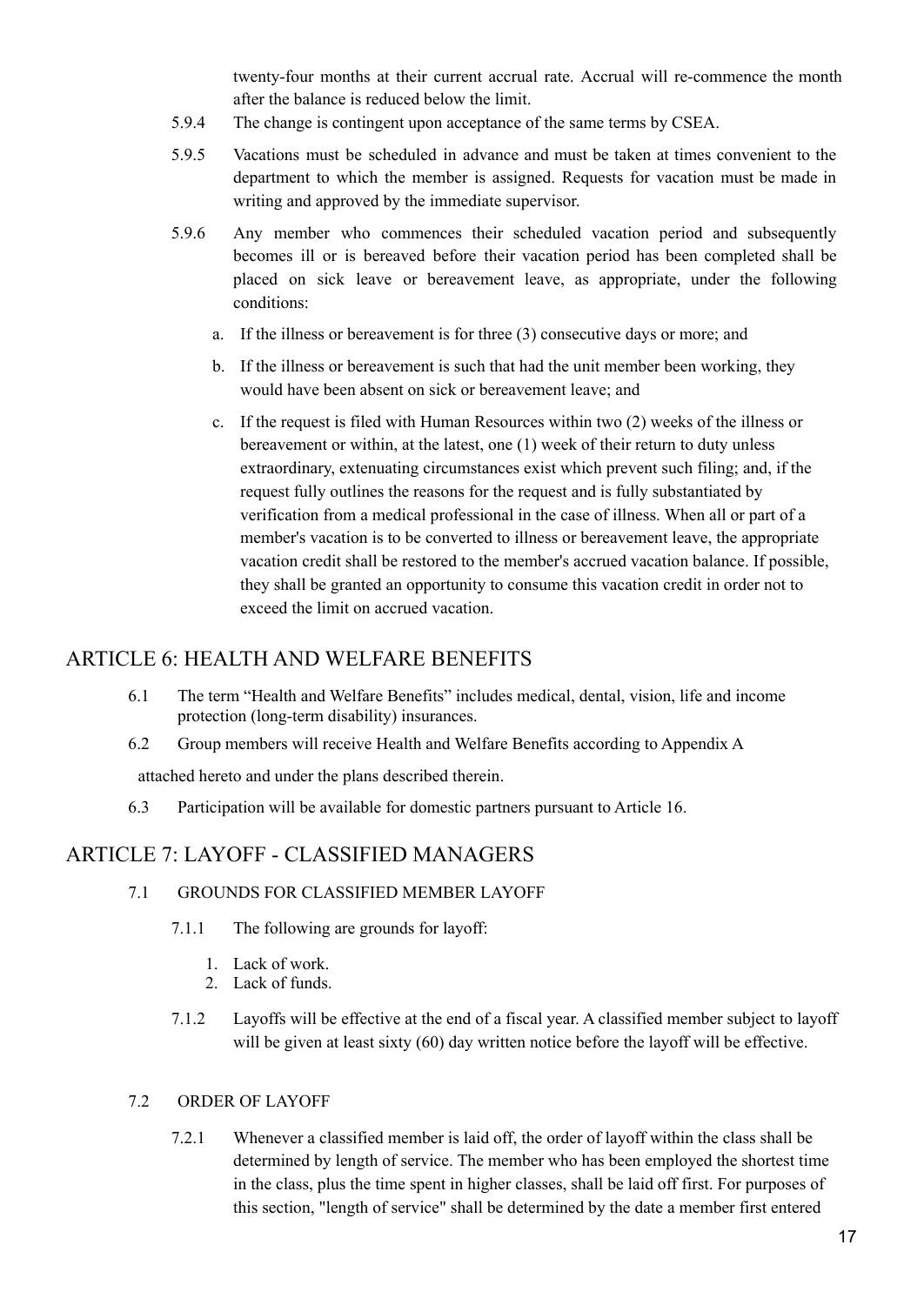into classified service of the District. Seniority in a particular class shall be determined by the hire date in that class. "Length of service" shall include all service in paid status including interim classified positions and military leave of absence. Before layoffs are approved and executed, Human Resources will provide a current and accurate ALA seniority list.

# 7.2.2 ASSIGNMENT OF DUTIES

- 7.2.2.1 The duties performed by any Educational Administrator or Classified Manager laid off may be assigned to any other ALA member, regardless of classification, as duties are appropriate.
- 7.2.2.2 TIME IN THE CLASS
	- 7.2.2.2.1 A classified member who is changed from one job classification to another (due to promotion, reassignment, or reclassification) shall have their seniority in the new class begin on the date the new classification is Board approved.
	- 7.2.2.2.2 Exceptions to this are where only the title has been changed, former classification has been eliminated, and in cases where demotion has occurred. In these cases, the member's seniority shall be computed from the date of their earliest entrance into the former classification.
	- 7.2.2.2.3 For purposes of this Agreement, seniority for members who have been reclassified as a result of the implementation of the 2011 Ewing Study shall be treated in the same manner as set forth in subsection 7.3.2.2 above.

# 7.2.3 RIGHTS OF CLASSIFIED MEMBERS UPON LAYOFF

- 7.2.3.1 A reemployment list for each class subjected to layoffs will be established and maintained for at least 39 months or until exhausted, whichever is sooner.
- 7.2.3.2 The names of employees who are laid off will be placed on the reemployment list in accordance with length of service in the class, plus higher classes, and they shall be re-employed in accordance therewith as vacancies occur in the class for which the list has been established.
- 7.2.3.3 Persons on a layoff reemployment list will be re-employed over all other candidates for the position vacancy except for reemployment lists established in accordance with the provisions of Education Code Sections 88191 and 88195 when those lists were established after the layoff was affected.

# 7.2.4 OFFER OF RE-EMPLOYMENT

- 7.2.4.1 When a vacancy occurs in a class for which a layoff re-employment list has been established, the senior member will be notified in writing at the last known address given the District by the employee and given an opportunity to accept the vacancy. The laid-off employee may decline the offer of employment and retain their position on the list. If they twice decline an appointment, their name will be removed from the list and they forfeit all return rights to which they would otherwise be entitled.
- 7.2.4.2 A member required to be laid off may be assigned to a position vacancy in another class for which they are qualified based on seniority compared to other members, if applicable. Salary schedule placement will be made on the basis of prior service. In the event of future layoffs within the new class of assignment, length of service for layoff purposes will be counted only from the time of assignment to the position ("First In, Last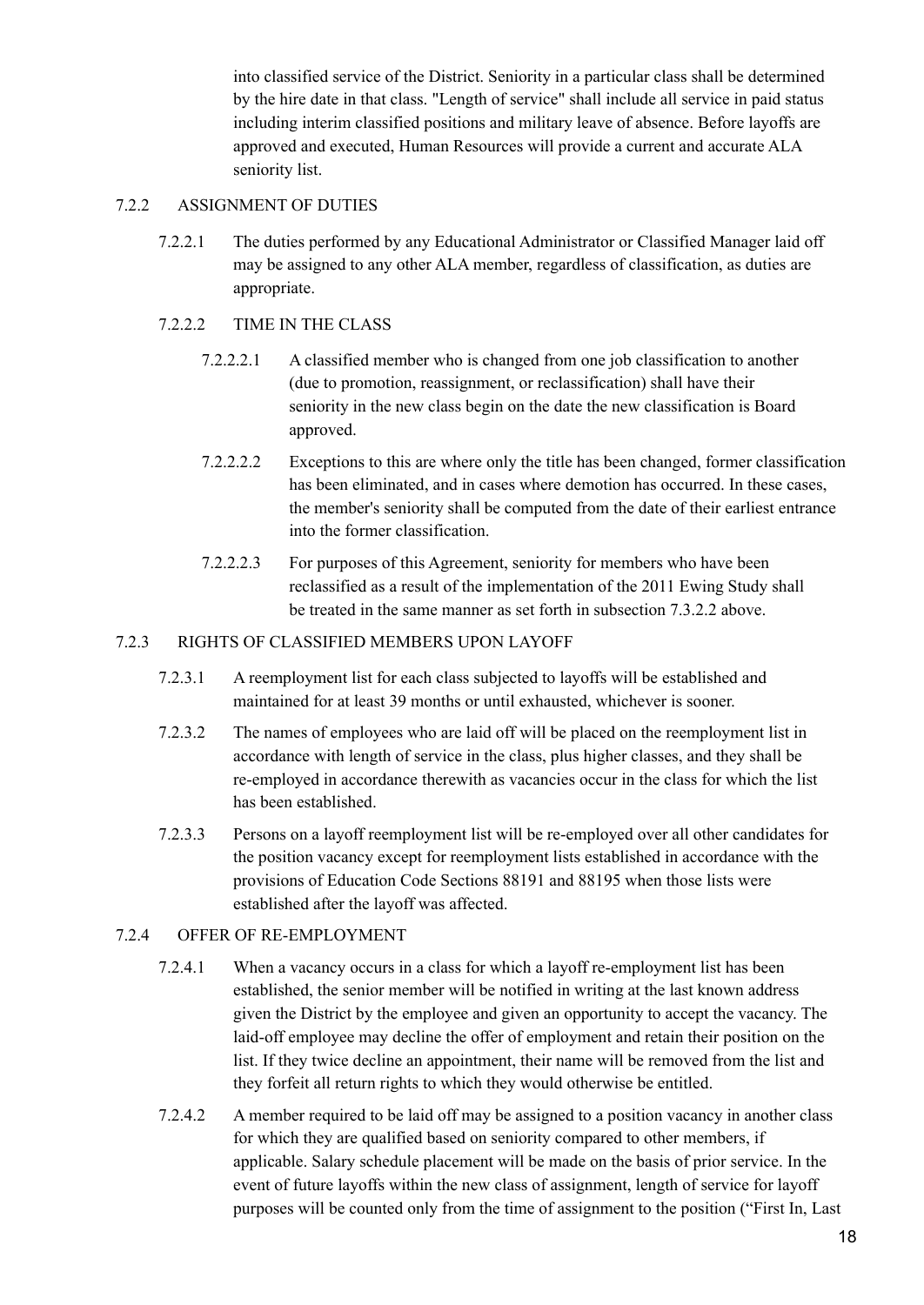Out"). Assignment to a position vacancy in another class in lieu of layoff under this Article does not affect the employee's layoff rights under other subsections.

# 7.2.5 RIGHTS UPON RE-EMPLOYMENT

7.2.5.1 A person re-employed from a layoff list will, upon reinstatement to their duties, be fully restored as a permanent employee and the break in service will be disregarded.

# 7.2.6 ACCEPTANCE OF SUBSTITUTE OR SHORT-TERM EMPLOYMENT

7.2.6.1 An employee who has been laid off for lack of work or lack of funds and who is on a layoff re-employment list may be employed as a substitute or short-term employee (as that latter term is defined in Education Code section 88003) in any class for which they are qualified and such employment shall in no manner jeopardize or otherwise affect their status or eligibility for re-employment. The District will attempt to provide substitute or short-term employment to those on a re-employment list in accordance with their relative seniority but are not bound by seniority.

# 7.2.7 DISPLACEMENT RIGHTS

- 7.2.7.1 A classified member who is laid off from a class and who has previous service in an equal or lower class shall have the right to displace an employee with less seniority in that class. Seniority shall include the total of the previous service in the equal or lower class plus service in the class from which layoff occurs and in higher classes.
- 7.2.7.2 A classified member who is displaced by an employee with greater seniority shall have displacement rights as though they had been laid off for lack of work or lack of funds.
- 7.2.8 Any reduction in regularly assigned hours shall be considered a layoff under the provisions of this Article.
- 7.2.9 EQUAL SENIORITY
	- 7.2.9.1 If two (2) or more members subject to layoff have equal class seniority, the determination as to who shall be laid off will be made on the basis of the greater bargaining unit seniority or, if that be equal, the greater hire date seniority, and if that be equal, then the determination shall be made by random selection
- 7.2.10 The foregoing represents the agreement between the parties regarding the impact of layoffs and/or a reduction in hours. As such, the District will not be obligated to engage in any additional discussion/conference other than the potential impacts of such decisions.

# ARTICLE 8: BUYOUT OR NON-RENEWAL OF EMPLOYMENT - EDUCATIONAL ADMINISTRATORS

# 8.1 ASSIGNMENT OF DUTIES

8.1.1 The duties performed by any Educational Administrator not renewed may be assigned to any other ALA member as appropriate.

# 8.2 NON-RENEWAL OF APPOINTMENT

8.2.1 The decision not to renew an appointment of an Educational Administrator may be with or without cause, for any reason not prohibited by law.

# 8.3 NON-RENEWAL OF CONTRACT

8.3.1 The District may choose not to renew the contract of an Educational Administrator without cause. If the member's contract is for one (1) year or less, the member is entitled to notice of non-renewal by March 15th of the year prior to expiration. If the contract is for more than one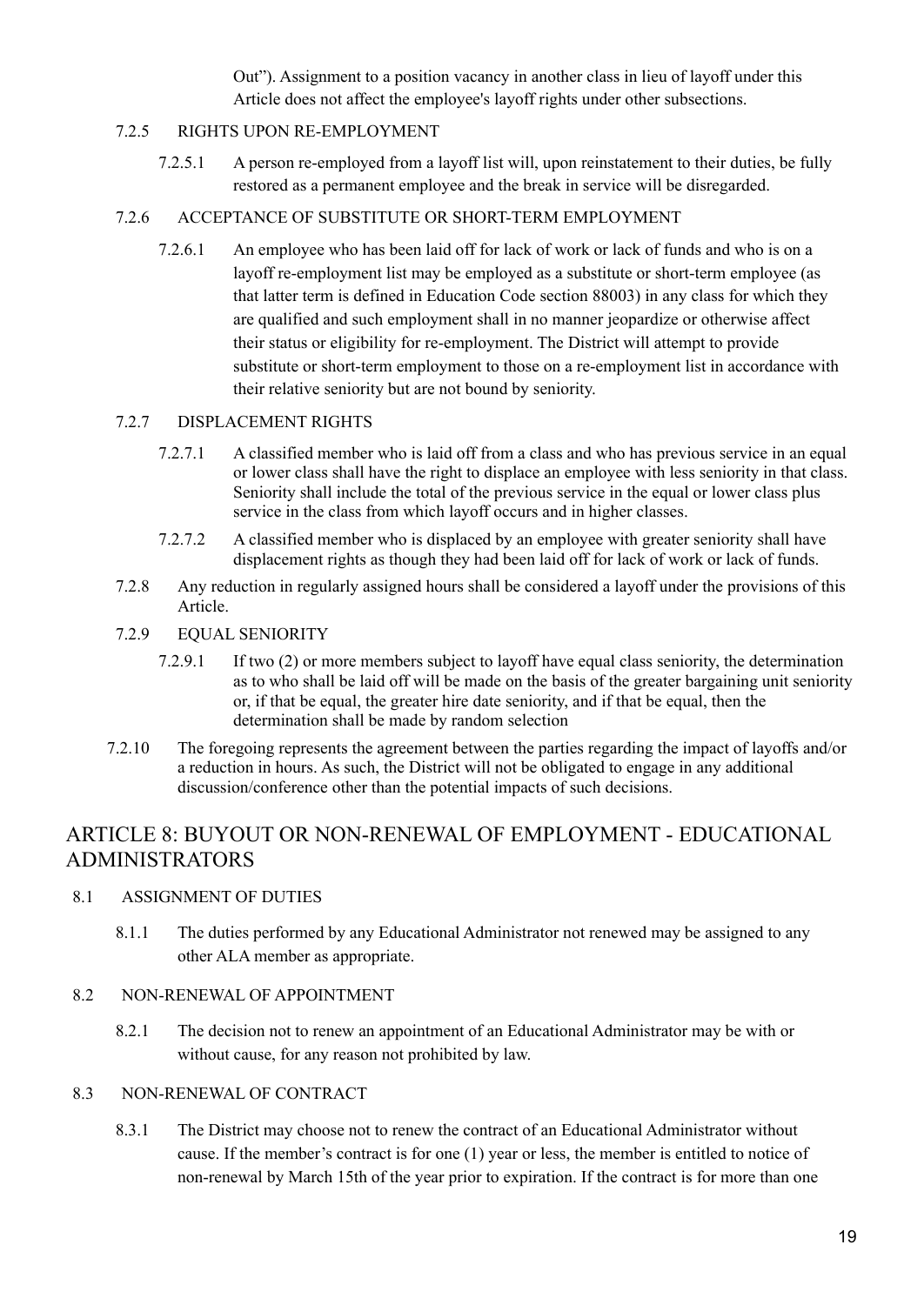year, the member is entitled to six months notice prior to the expiration of the contract. *Ed Code 72411(b)*.

# 8.4 CONTENTS OF *NOTICE OF NON-RENEWAL*

8.4.1 The Notice of Non-renewal shall state that the Educational Administrator's appointment is not being renewed and the expiration date of the appointment. The following language may be used:

> "You are hereby notified that the Board of Trustees will not be renewing your appointment. Your last day of employment as an Educational Administrator is…"

# 8.5 APPEAL OF DECISION NOT TO RENEW APPOINTMENT

8.5.1 The decision by the Board of Trustees not to renew the appointment of an Educational Administrator cannot be appealed or aggrieved, except as allowed in the other sections of this agreement. Allegations that an Educational Administrator was denied or did not receive specific procedural rights required by the agreement may be aggrieved. The time to file such a procedural grievance shall commence on the day of mailing of the *Notice of Non-renewal*.

# 8.6 BUYOUT OF EMPLOYMENT

8.6.1 The Board of Trustees shall have the right to buy out an existing term of appointment without the consent of the Educational Administrator under the following provisions. Any member subject to such buyout shall retain their retreat rights established by Education Code sections 87355, 87454, 87458, and 87459.

# 8.7 TERMS OF BUYOUT

8.7.1 The amount of compensation shall be governed by Government Code sections 53260-53264. In the event that Government Code sections 53260-53264 are repealed, the parties shall negotiate a provision setting forth the amount of compensation an Educational Administrator may receive in the event of a mandatory buyout.

# 8.8 NOTICE OF DECISION TO BUYOUT

8.8.1 An Educational Administrator shall receive a minimum of two weeks written notification of a buyout or by March 15, of the final contract year. At the sole discretion of the Board of Trustees, the Educational Administrator may be placed on paid administrative leave, effective the date of notification or such other date as the Board may determine.

# 8.9 LIMITATION ON RIGHTS OF BUYOUT

8.9.1 The Board of Trustees may not buy out the appointment of an Educational Administrator without the consent of the member after March 15, of the last contract year.

# 8.10 BUYOUT AS RESIGNATION

8.10.1 A buyout shall be equivalent to a voluntary resignation from the member.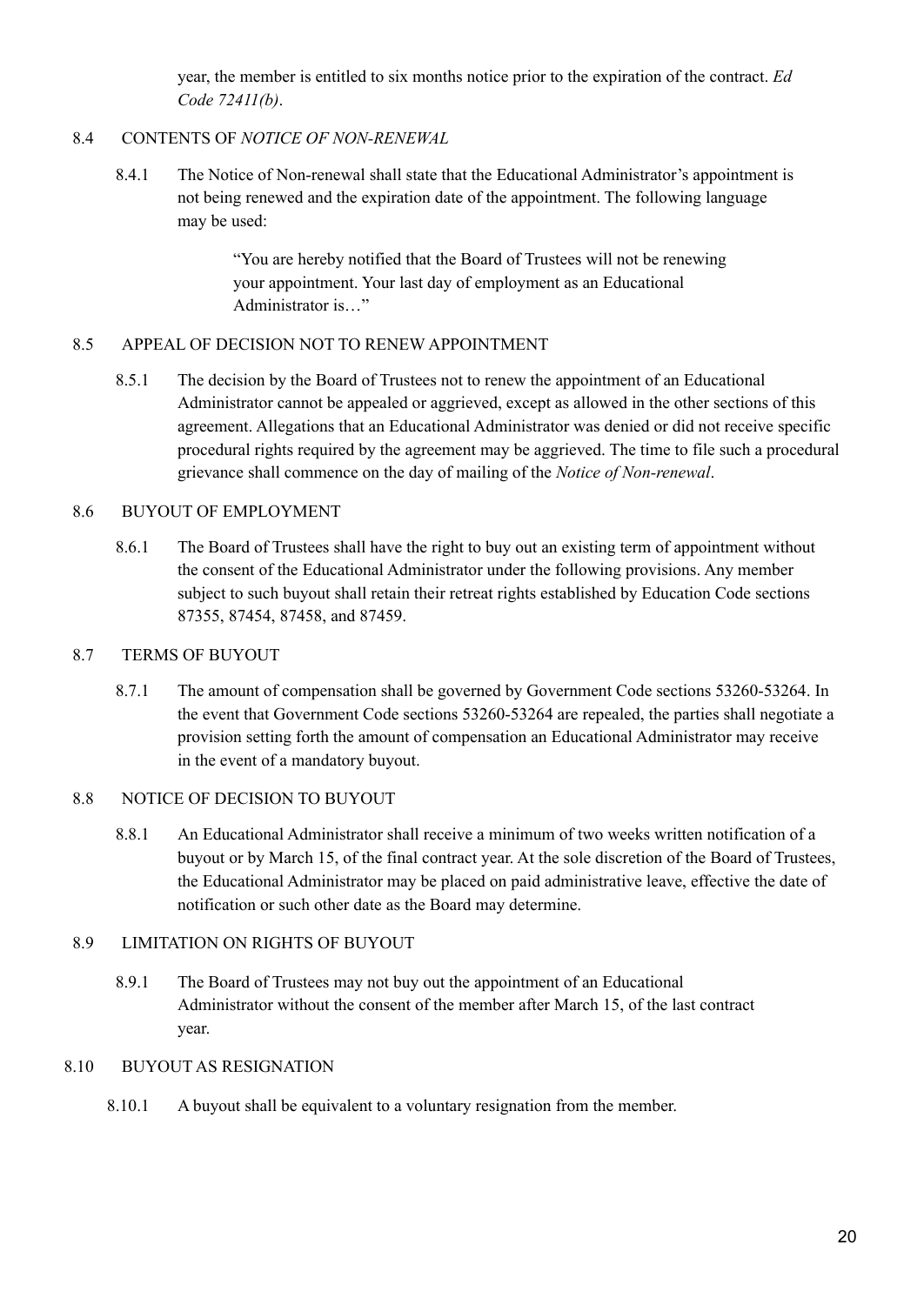# 8.11 RETREAT RIGHTS

- 8.11.1 An Educational Administrator who loses their employment as a manager or supervisor shall have retreat rights in accordance with Education Code sections 87355, 87454, 87458, 87459 and AP 7250 as long as the following is true:
	- $\Box$  the member has not previously achieved tenure in a faculty position in the District,
	- $\Box$  the member possesses the minimum qualifications for employment as a faculty member; and
	- $\Box$  the District has a vacancy for which the member meets minimum qualifications,
	- $\Box$  the member has completed at least two years of satisfactory service based on performance evaluations, including any time previously served as a faculty member, in the District; and
	- $\Box$  termination of the administrative assignment is for any reason other than dismissal for cause.
- 8.11.2 A member who achieved tenure in the District, when assigned from a faculty position to an educational administrative position, shall retain their status as a tenured faculty member.

# ARTICLE 9: LENGTH OF INDIVIDUAL EMPLOYMENT APPOINTMENT - EDUCATION ADMINISTRATORS AND CLASSIFIED MANAGERS

# 9.1 INDIVIDUAL EMPLOYMENT APPOINTMENT

- 9.1.1 Educational Administrators shall be employed pursuant to an appointment by the Board of Trustees. The length of employment shall be specified in the Board action approving the appointment of each administrator.
- 9.1.2 Classified managers shall be employed pursuant to an appointment by the Board of Trustees.

# 9.2 LENGTH OF APPOINTMENT

- 9.2.1 Educational Administrator The length of the first appointment of an Educational Administrator shall be one (1) year from the date of appointment. All subsequent appointments, without a break in service, may be made for up to a three (3) year period. The District may make one (1) year appointments where the performance of the educational administrator is such that the District is unwilling to make a three (3) year appointment. In such cases, the District shall provide the educational administrator with the reasons in writing and a remediation plan. The remediation plan shall be a plan developed in consultation with the affected member.
- 9.2.2 Classified Managers The length of the first appointment of a Classified member shall be one (1) year from the date of appointment. After such time the employee becomes permanent pursuant to California Education Code 88013.

# 9.3 CONTRACT RENEWAL

9.3.1 The renewal of an appointment of an Educational Administrator shall be authorized by the Board of Trustees.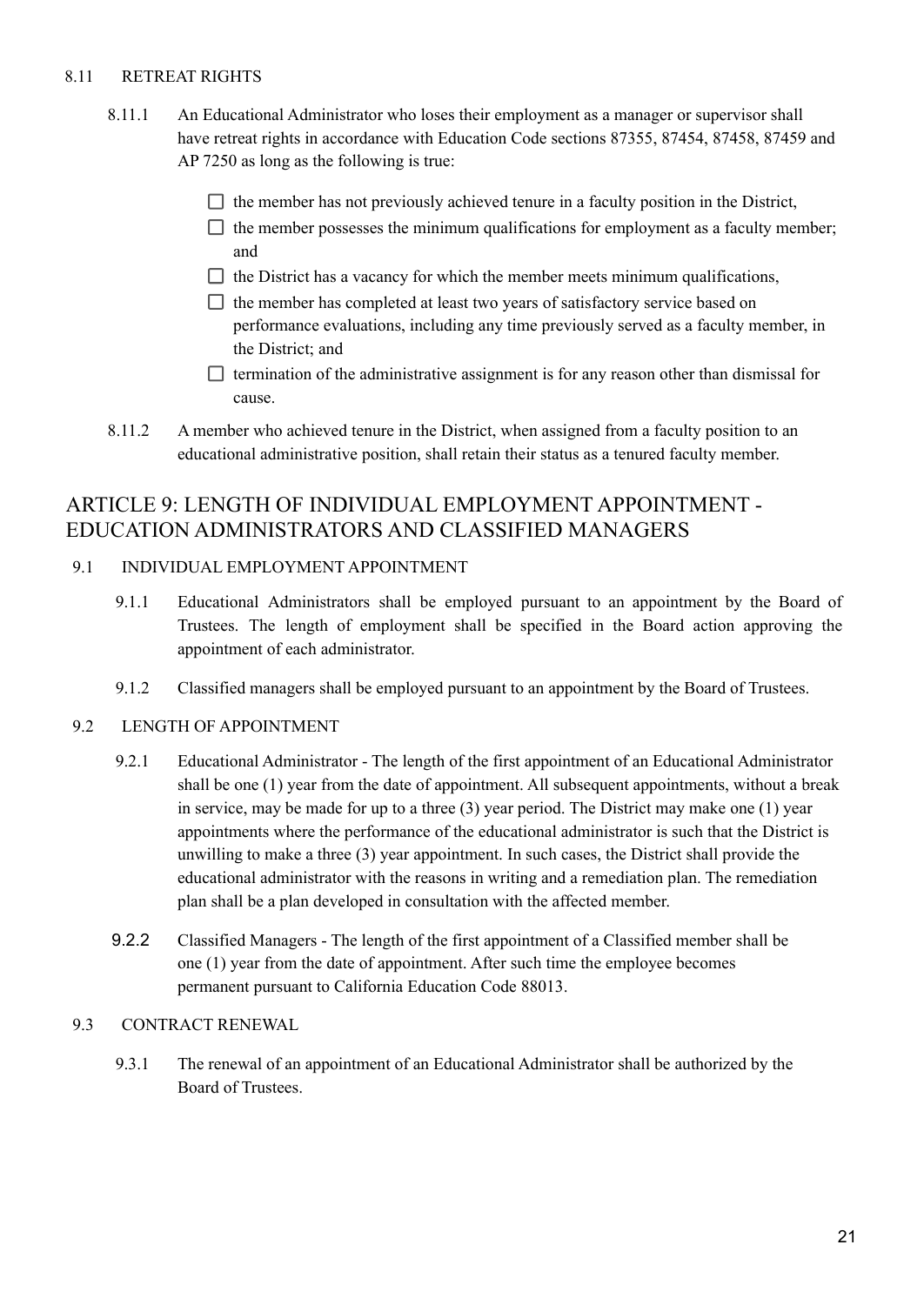# ARTICLE 10: GRIEVANCE PROCEDURE

# 10.1 GENERAL

10.1.1 A grievance is a claim by one or more members that there has been a misinterpretation, misapplication, or violation of a provision of this Agreement.

# 10.2 PURPOSE

10.2.1 The purpose of the grievance procedure is to attempt to secure an expeditious and equitable solution to a contract interpretation or application problem in a manner consistent with this Agreement.

# 10.3 PROCESS

- 10.3.1 The grievance must be initiated by the member represented by the ALA within fifteen (15) days of the occurrence of the act or omission giving rise to the grievance or the time when the member should have reasonably discovered the events on which the grievance is based.
- 10.3.2 Grievances must be filed with the office of the Vice President of Human Resources.
- 10.3.3 A day is defined as any day the administrative offices of the college are open.
- 10.3.4 Group Grievance The ALA, either on its own behalf of the affected members, may initiate a grievance at either the Informal Level, Step 1, or Formal Level, Step 2, if it affects multiple members and shall be referred to a "Group Grievance".
- 10.3.5 STEP 1 INFORMAL LEVEL
	- 10.3.5.1 The collaborative process encourages members to resolve the grievance at the lowest level. The informal level is a meeting between the member and their manager to attempt to resolve the grievance. The member has the right to ALA representation if requested.

# 10.3.6 STEP 2 - FORMAL LEVEL

10.3.6.1 If there is no satisfactory resolution, the membert**,** a representative of the ALA (if requested), and the next level manager will meet to attempt to solve the grievance, with the exception of a member whose next level manager is the Superintendent/President. In such cases, the member**,** a representative of ALA (if requested), and the Vice President of Human Resources, or designee, will meet to attempt to resolve the grievance, as per Step 3. If the grievance involves the Vice President of Human Resources, the president will select a designee.

# 10.3.7 STEP 3 - VICE PRESIDENT OF HUMAN RESOURCES

10.3.7.1 If there is no satisfactory resolution at the Formal Level, Step 2, the member**,** a representative of the ALA (if requested), the next level manager, and the Vice President of Human Resources, or designee, will meet to attempt to resolve the grievance. If the grievance involves the Vice President of Human Resources, the president will select a designee.

#### 10.3.8 STEP 4 - SUPERINTENDENT/PRESIDENT REVIEW

10.3.8.1 If there is no satisfactory resolution at the Vice President of Human Resources Level, Step 3, the member or the ALA may request review by the President or designee. If Presidential review does not resolve the issue, then the member or ALA may proceed to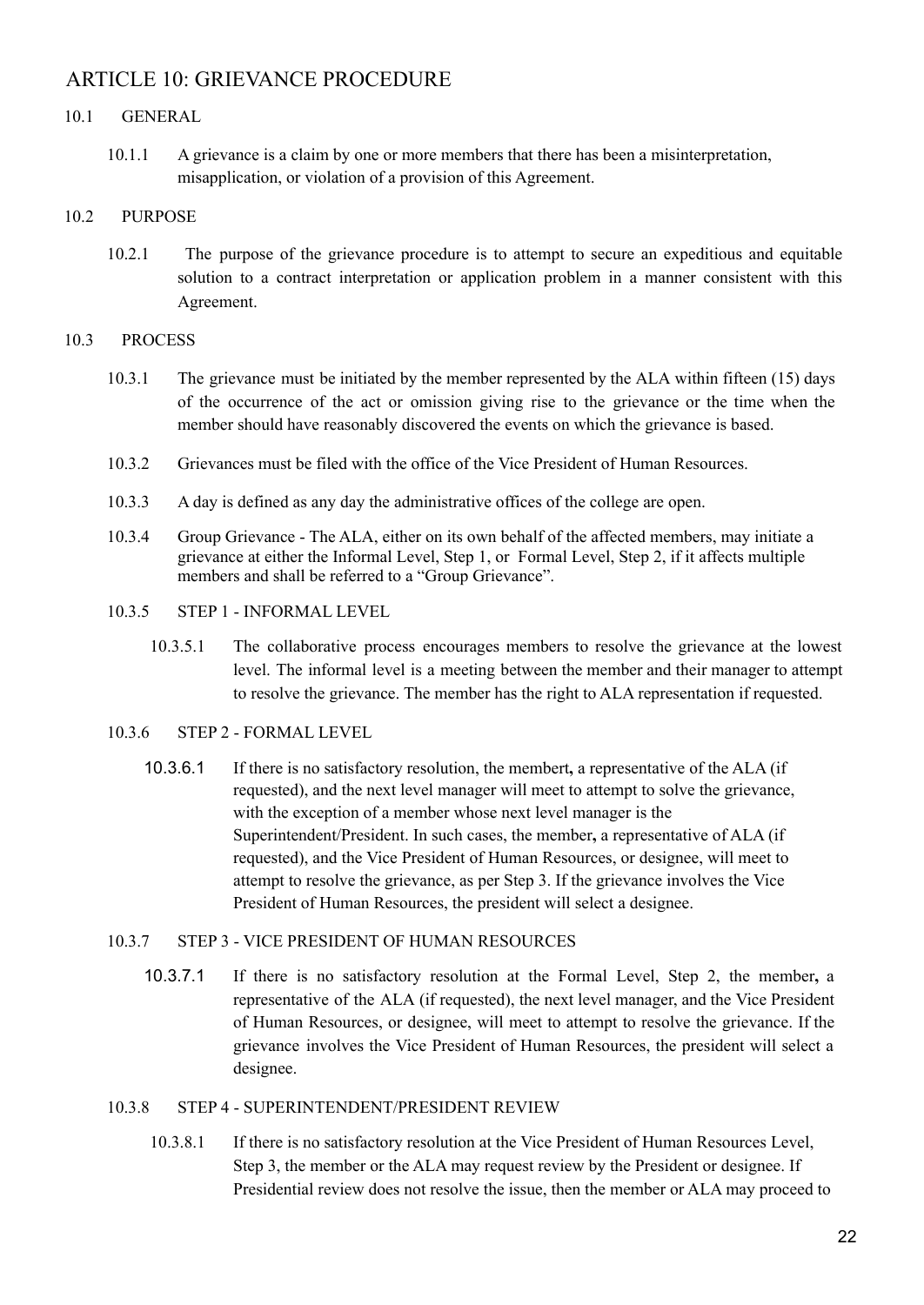Step 5, – Mediation. If the member or ALA does not advance the grievance to Step 5, – Mediation, the decision of the President or designee shall be final.

## 10.3.9 STEP 5 - MEDIATION

- 10.3.9.1 The impartial mediator shall be selected jointly by the ALA and the District within ten (10) business days of receipt of the written request to the members address on record with the District.
- 10.3.9.2 The fees and expenses of the mediator shall be paid by the District.
- 10.3.9.3 If no agreement between the parties is reached in mediation, the decision of the Superintendent/President shall be final.

# 10.4 TIMELINESS AND PROCESS PROTOCOLS

10.4.1 There will be ten (10) business days each at Steps 1, 2, and 3, unless consensus is reached to extend the time limits. Requests for mediation must be made within ten (10) days of receipt of the Presidential review.

# 10.5 RELEASE TIME

10.5.1 A member and their designated ALA representative shall be given reasonable release time when it is necessary to conduct the functions during on-duty time for processing grievances. Consideration will be given to job coverage for such release time.

#### 10.6 RIGHT TO REPRESENTATION

10.6.1 All members have the right to be represented at all stages of the grievance procedure by representatives of the ALA.

#### 10.7 DOCUMENTS AND RECORDKEEPING

10.7.1 All documents, communications, and records dealing with the processing of a grievance will be filed in a separate grievance file and will not be kept in the personnel file of any of the participants. Support documents originally contained in personnel files will be returned to the files unless eliminated by the grievance procedure.

# ARTICLE 11: DISCIPLINE AND DISCHARGE

# 11.1 BOARD POLICY AND ADMINISTRATIVE PROCEDURE

11.1.1 Relevant Board Policy and related Administrative Procedures are BP/AP 7365 Discipline – Classified Employees and AP 7250 Academic Employees: Educational Administrators. Relevant Ed Code 87732

#### 11.2 CAUSES FOR DISCIPLINE

- 11.2.1 A regular member or academic member may be dismissed or penalized for one or more of the following causes:
	- 11.2.1.1 Immoral or unprofessional conduct.
	- 11.2.1.2 Dishonesty.
	- 11.2.1.3 Unsatisfactory performance.
	- 11.2.1.4 Evident unfitness for service.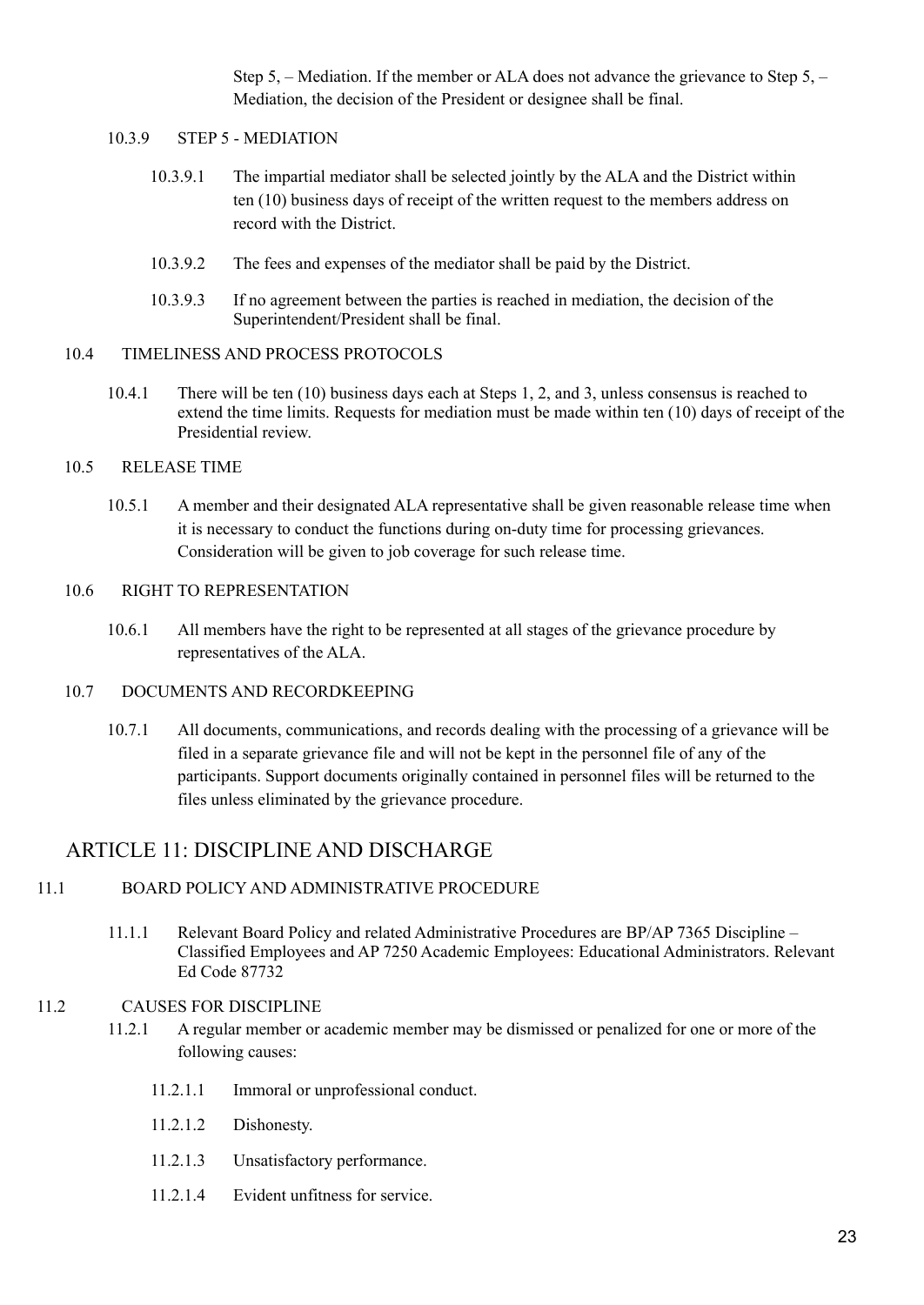- 11.2.1.5 Physical or mental condition that makes him or her unfit to instruct or associate with students.
- 11.2.1.6 Persistent violation of, or refusal to obey, the school laws of the state or reasonable regulations prescribed for the government of the community colleges by the Board of governors or by the governing board of the district
- 11.2.1.7 Conviction of a felony or of any crime involving moral turpitude.
- 11.2.1.8 Conduct specified in Section 1028 of the Government Code. (i.e., knowing membership in the Communist Party or of any organization which advocates the overthrow of the government of the United States by force or violence.)

## 11.3 BACKGROUND CHECKS

- 11.3.1 Background checks may be conducted as part of disciplinary or harassment investigations, (Civil Code Section 1786, et seq. Fair Credit Reporting Act)
- 11.3.2 Advance notice of a background check shall be provided to those under investigation following receipt of the complaint and prior to the background check. If the background check results in action that adversely affects the employee, the employee shall receive oral, written, or electronic notice of:
	- 11.3.2.1 the adverse action;
	- 11.3.2.2 the name, address, and telephone number of the third party agency that furnished the report;
	- 11.3.2.3 the employee's right to obtain a free copy of the report; and
	- 11.3.2.4 the employee's right to dispute the accuracy or completeness of any of the information in the report.

# 11.4 NOTICE AND APPEAL

#### 11.4.1 ACADEMIC MEMBERS

- 11.4.1.1 The District shall not act upon any charges of unprofessional conduct or unsatisfactory performance unless the member against whom the charge is filed has been given written notice of the unprofessional conduct or unsatisfactory performance, specifying the nature of the conduct with specific instances of behavior and with particularity to permit the member an opportunity to correct his or her faults and overcome the grounds for the charge. The written notice shall include the most recent evaluation of the member.
- 11.4.1.2 If the Board decides it intends to dismiss or penalize an academic or regular member, a written statement, signed and verified, shall be delivered to the member setting forth the complete and precise decision of the Board and the reasons for the decision. The written statement shall be delivered by serving it personally on the member or by mailing it by United States registered mail to the member at his or her address last known to the district.
- 11.4.1.3 If the member objects to the decision on any ground, the member shall give written notice of the objection to the board and the Superintendent/President of their objection within 30 calendar days of the date of the service of the notice.
- 11.4.1.4 Within 30 days of receipt of the member's demand for a hearing, the member and the Vice President of Human Resources shall attempt to agree upon an arbitrator to hear the matter. When there is agreement as to the arbitrator, the Vice President of Human Resources shall enter into the records of the governing board written confirmation of the agreement signed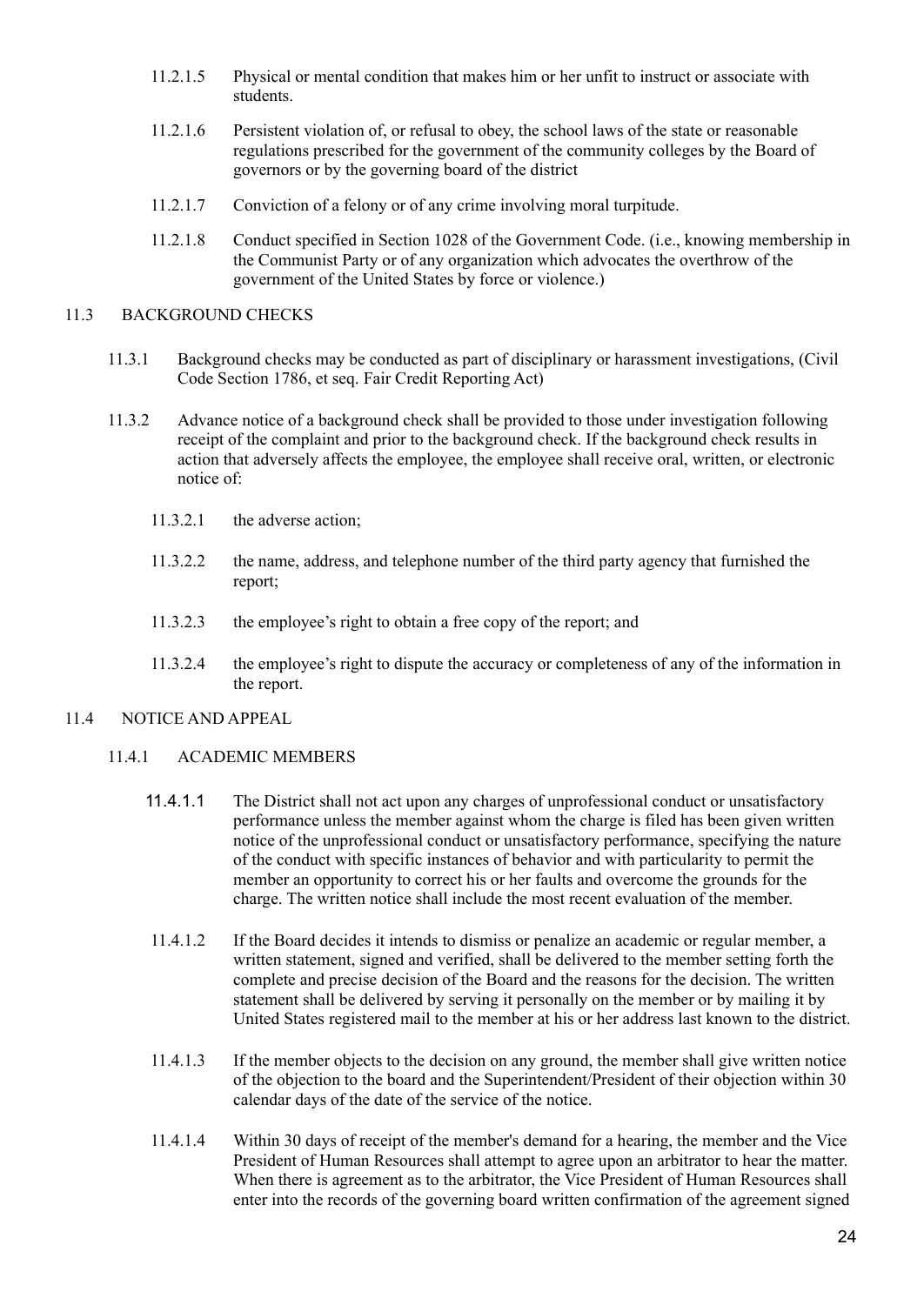by the member and an authorized representative of the district. Upon entry of such confirmation, the arbitrator shall assume complete and sole jurisdiction over the matter. If within 30 days of the receipt of the member's demand for hearing, no written agreement has been reached between the member and the district regarding appointment of an arbitrator the District will certify the matter to the California State Office of Administrative Hearings and request the appointment of an administrative law judge. Upon appointment, the arbitrator or the Administrative Law Judge shall conduct the proceedings in accordance with the California Administrative Procedures Act, except that the right of discovery shall not be limited to those matters set forth in Section 11507.6 of the California Government Code but shall include the rights and duties of any party in a civil action brought in a superior court. In all cases, discovery shall be completed prior to one (1) week before the date set for hearing.

- 11.4.1.5 The arbitrator or Administrative Law Judge shall determine whether there is cause to dismiss or penalize the member. If the arbitrator finds cause, the arbitrator shall determine whether the member shall be dismissed, the precise penalty to be imposed, and whether the decision should be imposed immediately or be postponed.
- 11.4.1.6 No witness shall be permitted to testify at the hearing except upon oath or affirmation. No testimony shall be given or evidence introduced relating to matters that occurred more than four (4) years prior to the date of the filing of the notice. Evidence of records regularly kept by the district concerning the member may be introduced, but no decision relating to the dismissal or suspension of any member shall be made based on charges or evidence of any nature relating to matters occurring more than four years prior to the filing of the notice.
- 11.4.1.7 The decision of the arbitrator or Administrative Law Judge will be made in writing and provided to all parties.

# 11.4.2 CLASSIFIED MEMBERS

- 11.4.2.1 Notice of Discipline
	- 11.4.2.1.1 The District shall not act upon any charges of unprofessional conduct or unsatisfactory performance unless at least 90 days prior to the date of the filing, the member against whom the charge is filed has been given written notice of the unprofessional conduct or unsatisfactory performance, specifying the nature of the conduct with specific instances of behavior and with particularity to permit the member an opportunity to correct his or her faults and overcome the grounds for the charge. The written notice shall include the most recent evaluation of the member.
- 11.4.2.2 Skelly Hearing
- 11.4.2.3 Final Determination (post Skelly)
- 11.4.2.4 Board Votes
- 11.4.2.5 Discipline takes effect
- 11.4.2.6 Appeal may be lodged
- 11.4.2.7 Discipline rescinded depending on appeal hearing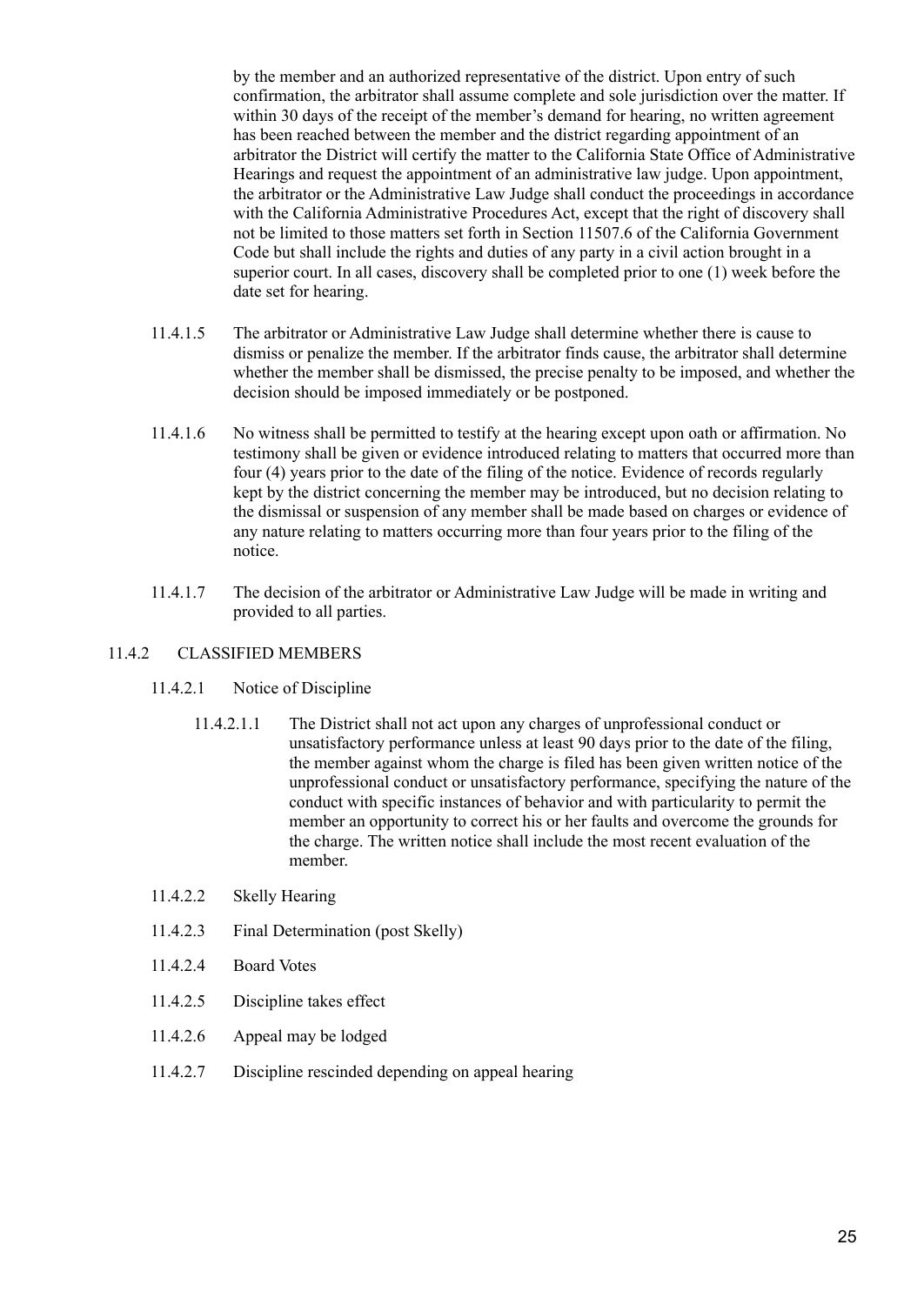# ARTICLE 12: PERSONNEL FILE

#### 12.1 GENERAL PROVISION

12.1.1 There shall be one (1) official District personnel file for each member maintained in the District's Human Resources office. Files will be maintained in accordance with the California Education Code.

#### 12.2 USAGE OF PERSONNEL FILE

12.2.1 Only materials in the official District personnel file shall be used in any proceeding affecting the status of the member's employment with the District.

#### 12.3 ACCESS TO PERSONNEL FILE

- 12.3.1 A member may, by advance request, inspect their personnel file in the Human Resources office during normal business hours.
- 12.3.2 Personnel files will not be removed from the Human Resources Office.
- 12.3.3 Personnel files are confidential, and may be accessed by the member, and assuming a need to know, a supervisor, or the Department of Human Resources.

# ARTICLE 13: PERFORMANCE EVALUATION AND PROGRESS REPORTS

- 13.1 PURPOSE
	- 13.1.1 The purposes of the evaluation process are to assess the performance of managers in the carrying out of their assigned duties and responsibilities and to assist managers in their professional development. The evaluation is based on the manager's duties and responsibilities and the standards contained in the Management Evaluation Form, located on the Human Resources webpage. In the evaluation process, managers are expected to discuss desirable and undesirable performance whenever it is observed. Intermittent informal evaluations are encouraged to either recognize exemplary performance or to review areas in need of improvement.
	- 13.1.2 The primary evaluator is the immediate supervisor of the management employee. The primary evaluator is responsible for ensuring that the evaluation occurs as scheduled. All evaluations shall be reviewed and may be commented upon by the supervisor.

# 13.2 EVALUATION SCHEDULE

- 13.2.1 Classified Managers At least the fourth (4th) and eleventh (11th) month of service during the first year of service in their position for members serving a 12-month probation. At least the third (3rd) and sixth (6th) month of service for members serving a six-month probation. Evaluated on a biennial basis thereafter.
- 13.2.2 Educational Administrators At least once a year in each of the first two years of service. The evaluations must be completed by February 1st of each year. Evaluation on a biennial basis thereafter.
- 13.2.3 Interim/Temporary Members Those serving in an interim or temporary role will be evaluated annually or at the end of their assignment if the assignment was one year or less.

# 13.3 PROCESS

13.3.1 Forms used in the evaluation process are contained in Appendix C or as mutually agreed upon by the District and ALA as to content and form.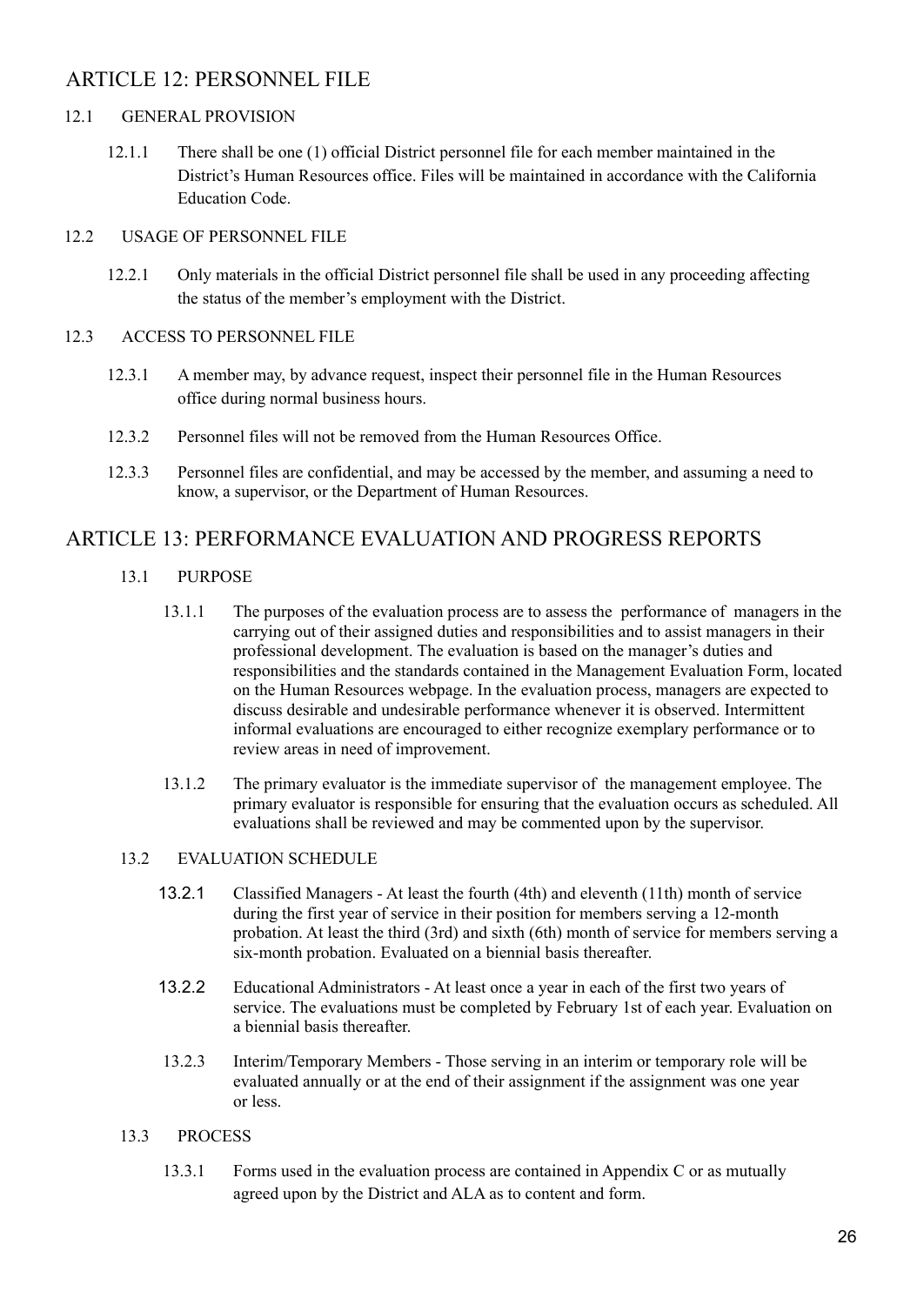- 13.3.2 The evaluation shall include a client survey to be provided by and conducted by HR. The persons to be included in the survey shall be mutually agreed upon by the supervisor and the evaluated member. Certificated members shall include faculty members in the survey and classified members shall include the faculty when appropriate.
- 13.3.3 The Management Client Survey Form shall be as mutually agreed upon by the District and ALA as to form and content and shall be available from HR. The client survey shall be provided and conducted by HR before the Management Evaluation Form is completed and shall be reviewed by both the unit member and Evaluatee's supervisor. All client survey results shall be destroyed upon completion of the evaluation process.
- 13.3.4 After survey results are received and shared with the evaluated member, the member shall have a conference with their supervisor at which time their job performance is reviewed.
- 13.3.5 Prior to the conference, the evaluated member will complete the self-evaluation part of the Management Evaluation Form and submit it to their supervisor.
- 13.3.6 The supervisor will then complete and sign their section of the Management Evaluation Form.
- 13.3.7 The form, completed by both parties, will be discussed at the evaluation conference.
- 13.3.8 The evaluated member shall sign the evaluation form to indicate that the conference took place and that a copy was provided to the evaluated member. Signing the form does not mean agreement with the evaluation.
- 13.3.9 The member may provide a documented response to the evaluation form and such response shall be included with the evaluation in the member's personnel file. This document shall be provided to the supervisor and Human Resources in order to be attached to the evaluation. It is not expected for a Supervisor to respond to the documented response.
- 13.3.10 Evaluations with ratings less than acceptable (e.g., Needs Improvement, Unsatisfactory, etc.) shall contain specific examples to support the performance rating, and a plan for performance improvement jointly developed by the member and supervisor.
- 13.3.11 The evaluation and the self-evaluation will be reviewed and signed by the area vice president, executive vice president, or President, based on one-over-one reporting relationships prior to submission to Human Resources.
- 13.3.12 A copy of all completed Management Evaluation Forms shall be permanently retained in the members' personnel file.

# ARTICLE 14: EARLY RETIREMENT INCENTIVE PROGRAM

# 14.1 ELIGIBILITY

- 14.1.1 A person must have rendered 15 years of service with the SBCCD and be at least age 55. Five years of that service requirement shall be immediately preceding retirement.
- 14.1.2 "Regular" service with the District is defined as service in paid status and shall exclude all hourly casual employment.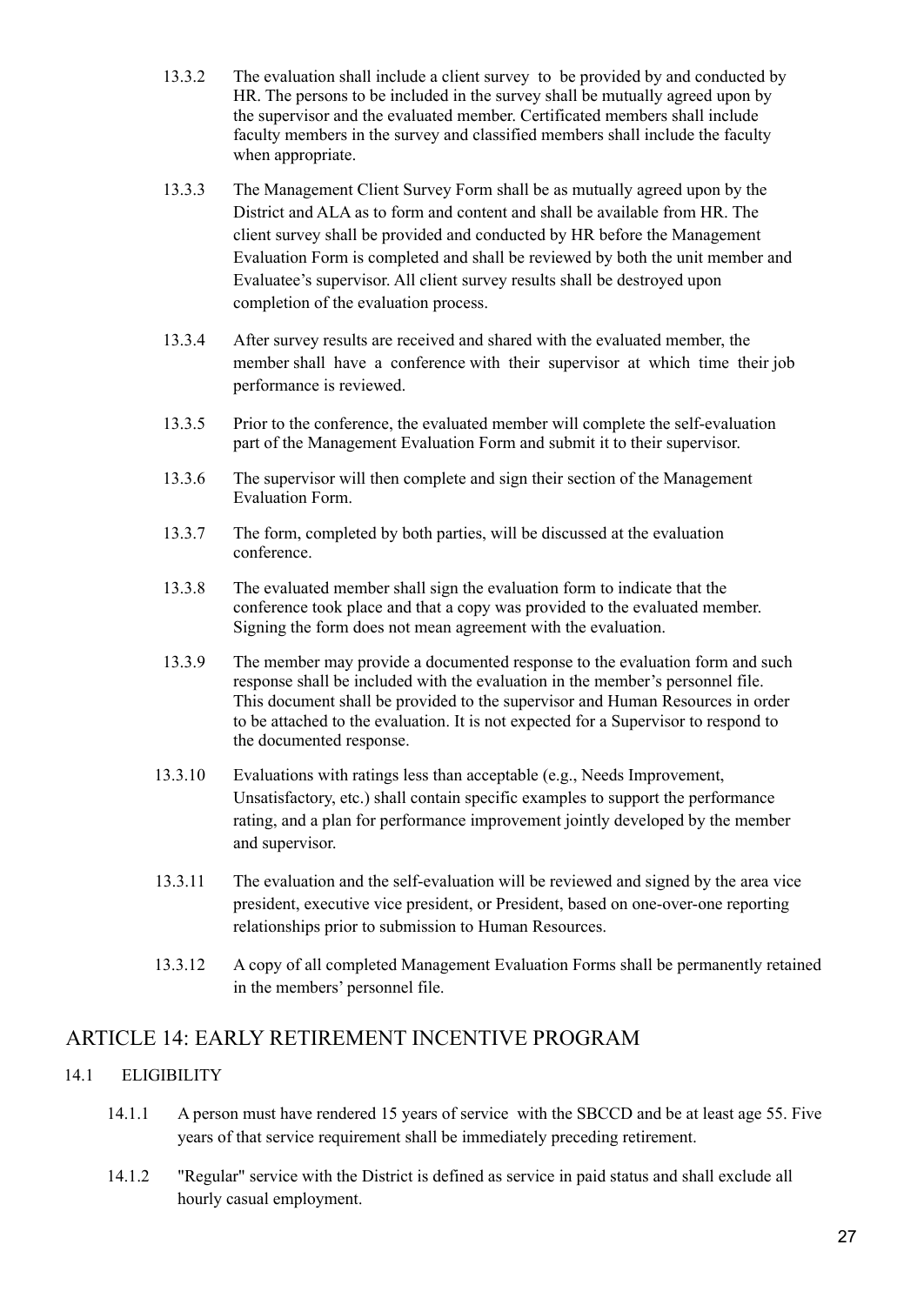14.1.3 This program is separate from any Supplemental Early Retirement Plans that may be offered by the District.

# 14.2 MEDICAL

- 14.2.1 The District will contribute a specified premium amount for the retiree's District group medical and dental plan with a maximum benefit amount not to exceed the cost of individual coverage under the District's 80% Anthem PPO plan, basic Delta Dental, and vision plan provider, Medical Eye Services, Inc. (MES).
- 14.2.2 This sum shall be prorated for those normally assigned less than full-time at the time of retirement, in accordance with District policy.
- 14.2.3 District contributions shall continue until the retiree reaches age 65 or the date of the retiree's death, whichever is earlier.
- 14.2.4 Upon the death of a retiree participating in the early retirement program, a surviving spouse and/or eligible dependents enrolled in the District health insurance program at the time of the employee's death may remain in the District's medical and dental plans indefinitely, so long as they meet the eligibility rules and pay the premiums for such coverage. The District will provide the retiree's District contribution until the date the retiree would have reached age 65 or for 6 months from the date of death whichever is less.

# 14.3 EMPLOYMENT WITH THE DISTRICT

14.3.1 As part of the District's Early Retirement Incentive Program, the District may employ member retirees on a part-time basis in accordance with the provisions and limitations of Section 23919 of the Education Code and CALPERS/CALSTRS.

# ARTICLE 15: DOMESTIC PARTNER COVERAGE PROCEDURES

# 15.1 ELIGIBILITY

- 15.1.1 The District will provide benefits for Domestic Partners of the same or opposite sex and dependent children and stepchildren of Domestic Partners as follows:
- 15.1.2 A domestic partnership shall be established when both persons file a Declaration of Domestic Partnership with the Secretary of State and, at the time of filing, all of the following requirements are met:
	- 15.1.2.1 Neither person is married to someone else or is a member of another domestic partnership with someone else that has not been terminated, dissolved, or adjudged a nullity.
	- 15.1.2.2 The two persons are not related by blood in a way that would prevent them from being married to each other in this state.
	- 15.1.2.3 Both persons are at least 18 years of age, except as provided in California Family Code, Section 297.1.
	- 15.1.2.4 Both persons are capable of consenting to the domestic partnership.
- 15.1.3 Children of a Domestic Partner are eligible for enrollment on the same basis, and subject to the same requirements as stepchildren of eligible members.
- 15.1.4 Documentation required to receive Domestic Partner Coverage: In order to receive benefits as a Domestic Partner, the employee and their Partner must: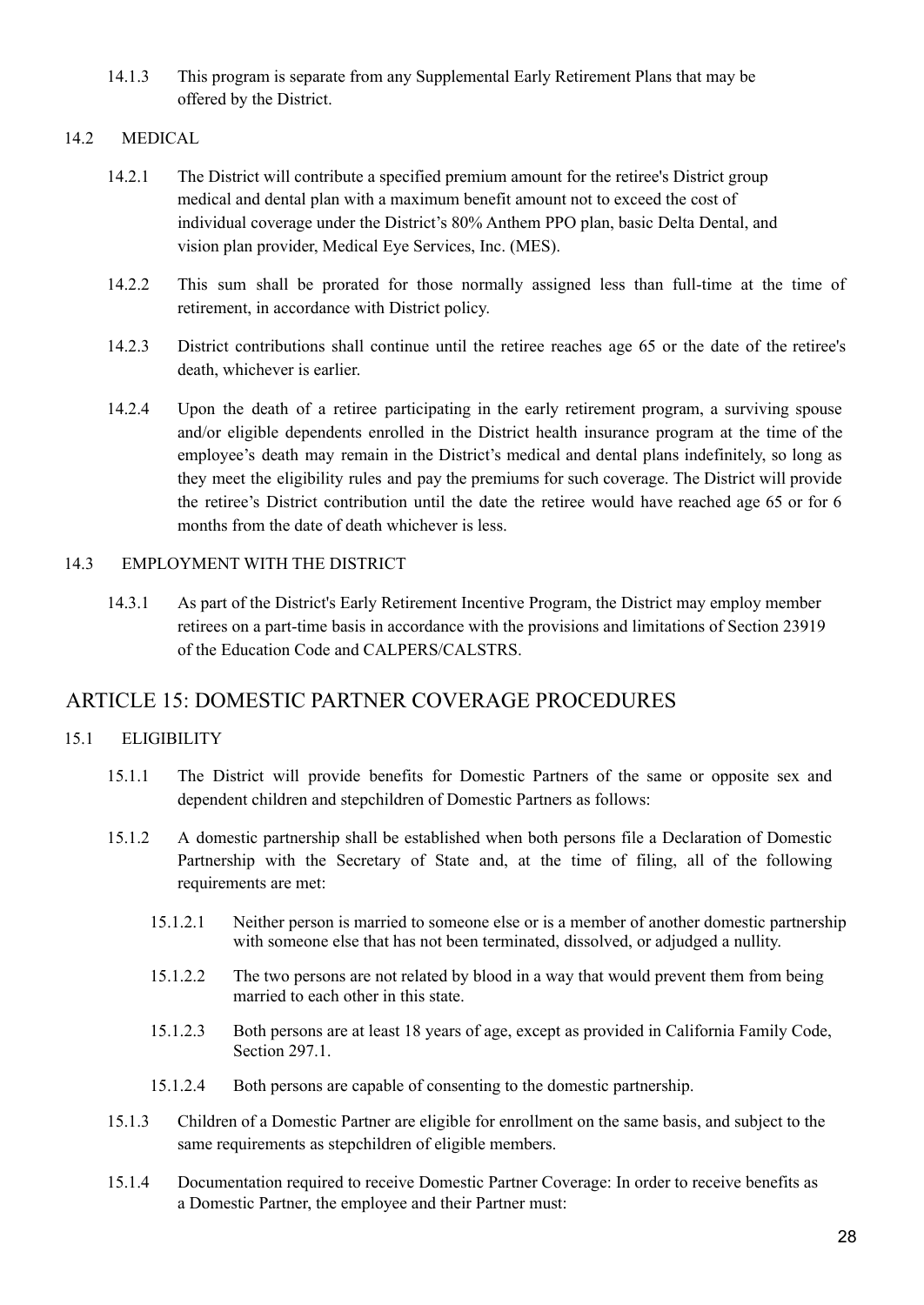- 15.1.4.1 Submit proof that you have registered with the California Secretary of State.
- 15.1.4.2 Complete and sign Domestic Partner medical and/or dental enrollment form(s).

# 15.2 DOCUMENTATION

- 15.2.1 Documentation Required for Change in Status of Domestic Partner Coverage.
- 15.2.2 The member must notify Human Resources in writing within thirty (30) calendar days of any change in the status of a Domestic Partnership. In the event the facts attested to in the Declaration of Domestic Partnership no longer hold true due to termination of the relationship, death of a Domestic Partner, marriage to the Domestic Partner or any other cause, the member must file a State of California Termination form with the Human Resources Office for adjustment in coverage, and mail a copy of that affidavit to the Domestic Partner. After a termination of an existing Domestic Partner's coverage, a subsequent Declaration of a new Domestic Partner cannot be filed until six (6) months after written notification of termination has been filed. Domestic Partners and their dependents are eligible for continuation of coverage under the federal COBRA law or state law regarding continuing coverage under California Labor Code Section 2800.2 and attendant California statutes.

# 15.3 ENROLLMENT DEADLINES

- 15.3.1 Members currently employed, who later establish a Domestic Partnership eligible for coverage, have thirty (30) calendar days after becoming eligible to apply for coverage or must wait until the next open enrollment period to apply. New members hired after the original effective date of these parameters, who have a Domestic Partner eligible for coverage, have thirty (30) calendar days after applying for coverage in which to submit required paperwork or must wait until the next open enrollment period to apply.
- 15.3.2 A member will not be required to wait until the next open enrollment period if the member can demonstrate that he or she is applying late because the Domestic Partner lost coverage previously applicable on a different benefit plan.
- 15.3.3 Premium Payment / Tax Consequences. The value of the Domestic Partner coverage is considered additional compensation to the member. Therefore the value of that additional coverage is subject to federal and state taxes as well as all other payroll deductions. CalSTRS / CalPERS will not be withheld from, or credited to, this additional amount. The member is responsible for covering the cost of the premium of the Domestic Partner and the Domestic Partner's child(ren) and/or stepchild(ren). If covering the Domestic Partner and the Domestic Partner's child(ren) and/or stepchild(ren) increases the premium, the difference will be paid from the member's wages as an after-tax payroll deduction. If the addition of the Domestic Partner and the Domestic Partner's child(ren) and/or stepchild(ren) does not increase the current premium, then the value of the health coverage for the Domestic Partner and the Domestic Partner's child(ren) and/or stepchild(ren) will be reported as taxable income to the member. If the difference between the increase in the three-tier rate structure is less than the value of the health coverage for the Domestic Partner, the increased amount will be an after-tax payroll deduction and the difference will be included in the member's includible income. The includible income will be reported on the member's W-2.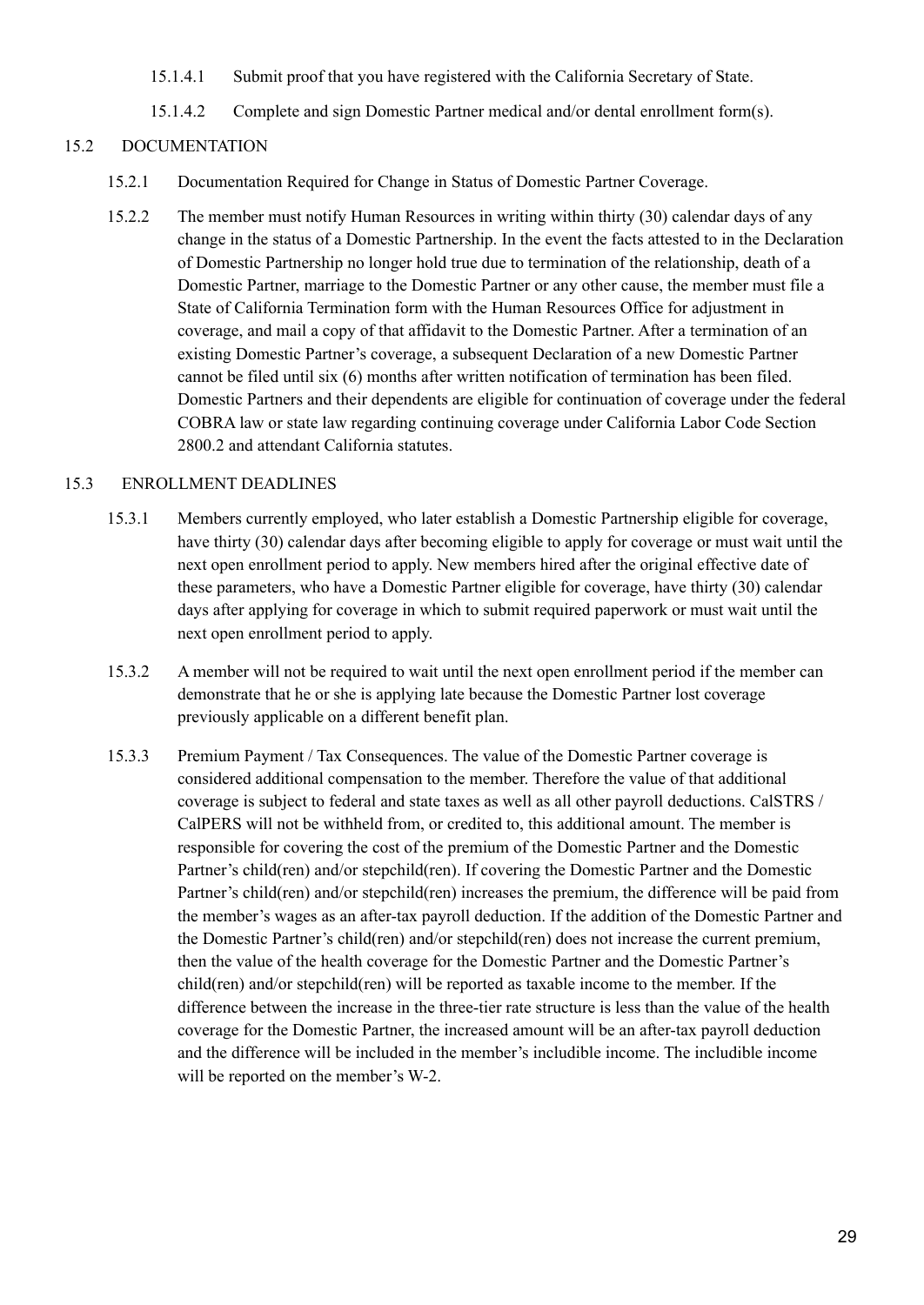# ARTICLE 16: RECLASSIFICATION REQUEST PROCESS AND PROCEDURE

# 16.1 DEFINITIONS

- 16.1.1 "Classification" means that each position in the classified management and Educational Administrator services shall have a designated title, a regular minimum number of assigned hours per day, days per week, and months per year, a specific statement of the duties required to be performed by the member in each such position, and the regular monthly salary ranges for each such position.
- 16.1.2 "Reclassification" means the upgrading of a position to a higher classification as a result of the gradual accretion of higher level duties and responsibilities over time, since the creation of, or last approved, reclassification of this position.

# 16.2 ELIGIBILITY CRITERIA

- 16.2.1 Reclassification results from a permanent change and / or accretion in duties. Cross-training, learning new duties, or assisting other employees on an occasional basis is encouraged but will not be considered a basis for reclassification.
- 16.2.2 Reclassification requests are initiated by the member.
- 16.2.3 Department and District reorganizations may create the need for a reclassification; however those will be conducted by the District outside of this process and under the reorganization process established by Human Resources and the District.
- 16.2.4 All permanent members, regardless of funding source of the position, are eligible to apply for a reclassification; temporary positions are ineligible.
- 16.2.5 Member pay, unrelated to accretion or changes to duties, are not eligible for the Reclassification **Process**
- 16.2.6 The position will be reviewed, not the person serving in the position. Positions are classified or certificated, incumbents are not.
- 16.2.7 Reclassification is not based on the quality of performance and should not be viewed as a reward for superior services, a reward for longevity or the qualifications of the incumbent. A classification structure is not intended to serve as a reward, recognition or promotional system.
- 16.2.8 Assuming duties on one's own authority does not constitute a basis for reclassification.
- 16.2.9 Reclassification results from a permanent change and / or accretion in duties. Cross-training, learning new duties, or assisting other employees on an occasional basis is encouraged but will not be considered a basis for reclassification.
- 16.2.10 An increase in workload is not a basis for a reclassification.
- 16.2.11 Reclassification requests are accepted at any time during a given fiscal year.

# 16.3 EVALUATION CRITERIA

- 16.3.1 Reclassification requests are evaluated by three axes as defined by the Hay Method.
	- 16.3.1.1 Review criteria based on the three principles: Know-How, Accountability, Problem-Solving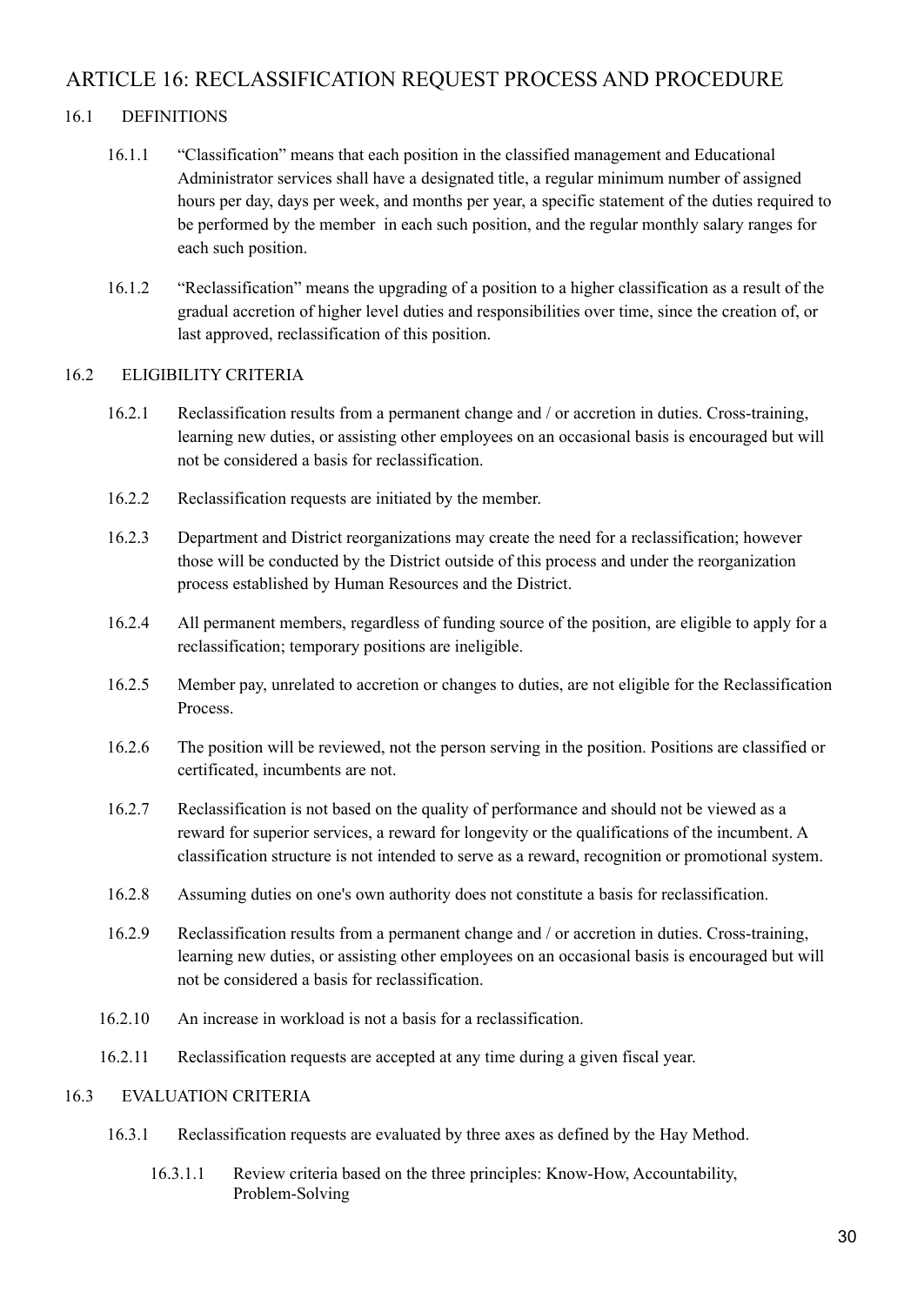- 16.3.2 Eligible reclassifications demonstrate accretion over time.
- 16.4 Reclassification Request Forms are located on the HR website and any changes to be made to the procedure or the form must be mutually agreed upon by both the District and the ALA.

# 16.5 RECLASSIFICATION REVIEW PROCESS

- 16.5.1 The Vice President Human Resources, or designee, shall facilitate the review process, serve as a resource to the panel, and serve as a panel member. The Reclassification Review Panel will be composed of three managers recommended by the ALA Executive Committee, the Director of HR, and one CSEA representative recommended by the CSEA Chapter Executive Committee.
- 16.5.2 To avoid conflicts of interest, Panel members may not submit a request for reclassification consideration for their own position while serving as a Panel member. Management Panel members cannot vote in the review process for positions in their immediate area of supervision.
- 16.5.3 The Panel shall review written reclassification requests, and may request other supporting documents, and may hear presentations from the employee, immediate manager, and/or reviewing manager.
- 16.5.4 The Panel will utilize a process mutually agreed upon by ALA and the District, and which will include a review of the documents submitted, consideration of oral presentations and discussions, and analysis of information presented about additional responsibilities against the employee's existing classification description. Based on this information, the Panel may determine:
	- 16.5.4.1 modifications to the classification description as described by the employee and manager do not merit reclassification; or
	- 16.5.4.2 modifications to the classification description as described by the employee and manager do not merit reclassification, but instead require clarification or revision; or higher level responsibilities are of sufficient magnitude to warrant reclassification.
	- 16.5.4.3 These Panel recommendations will be reviewed by the Superintendent/President before being advanced to the Board consent agenda.

## 16.6 RECOMMENDATIONS FOR SALARY CHANGES AS A RESULT OF A CHANGE IN CLASSIFICATION

- 16.6.1 Incumbents shall be placed on the new salary level consistent with standards and agreed upon between the VP, HR and the ALA Executive **Committee**
- 16.6.2 If the recommendation results in a lower salary level, the incumbent(s) will remain at the higher, existing salary level. The incumbent will not experience a salary reduction under any reclassification circumstances.

# 16.7 APPEAL PROCESS FOR DENIED RECLASSIFICATION REQUESTS

- 16.7.1 The employee may appeal the Panel decision based on the following:
	- 16.7.1.1 The panel misinterpreted or failed to review submitted information.
	- 16.7.1.2 New information is available that was not available for the original submission.
	- 16.7.1.3 The panel's decision was arbitrary or discriminatory, or otherwise not based on submitted information.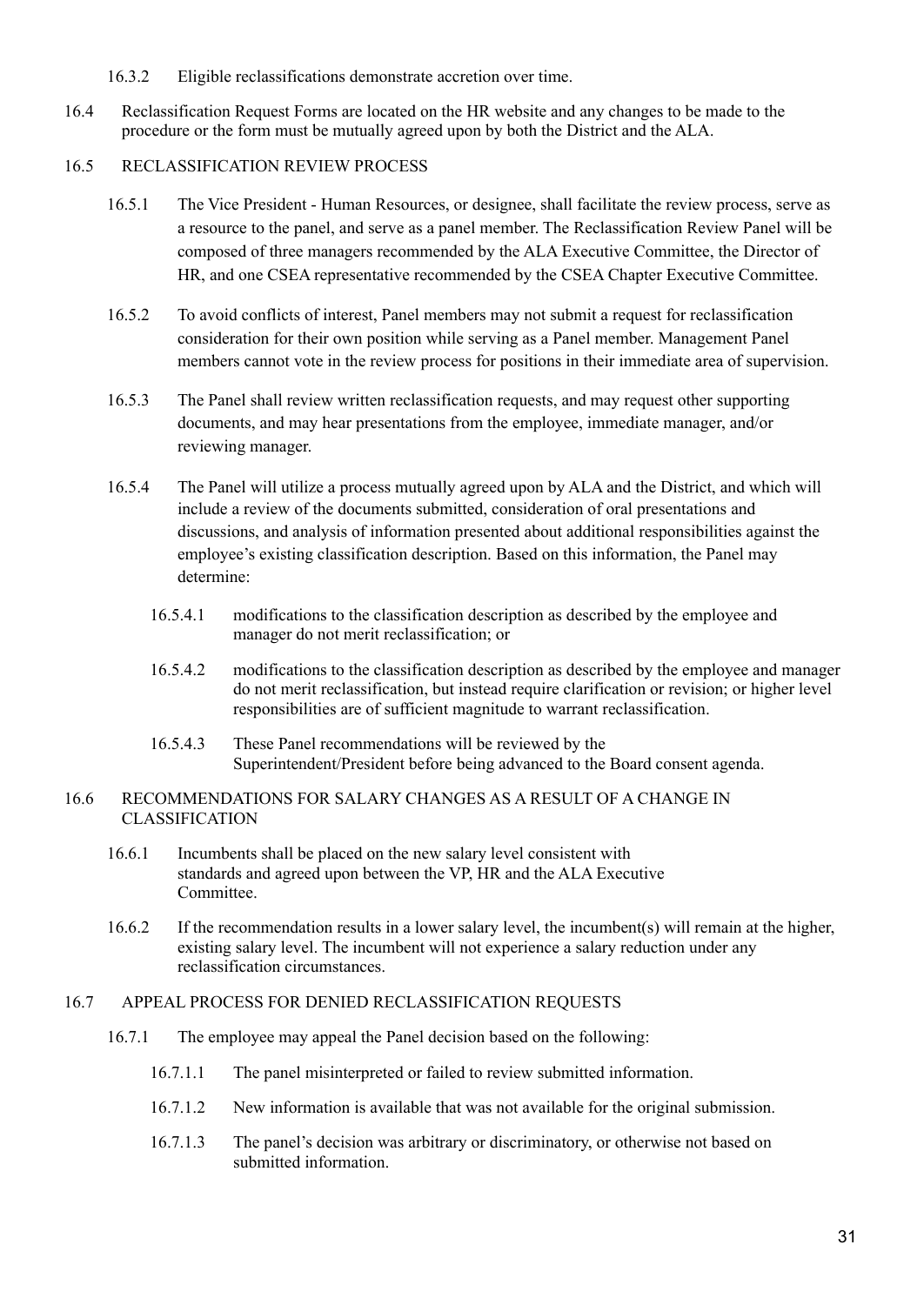- 16.7.2 The employee may request to meet with the Panel to present their justification face-to-face or submit the appeal in writing. The decision of the Panel is final.
- 16.8 An employee whose position has been reclassified is ineligible for subsequent reclassification in that position for a period of two years from the effective date of such reclassification. An employee whose application for reclassification is denied is ineligible for reconsideration on the basis of the same responsibilities listed in the initial request.

# 16.9 ACTION AND EFFECTIVE DATE

- 16.9.1 Reclassification decisions shall be completed and communicated to the employee within 90 days from the close of the reclassification window. Appeals will extend these timelines by an additional 60 days. Reclassification requests that result in changes to the classification description and/or job title, or that result in a salary change, shall be added to the Board of Trustees agenda within 120 days from the close of the reclassification window.
- 16.9.2 Reclassification requests that result in a salary change will become effective no later than the first day of the month following Board approval and authorization. Retroactive compensation shall be limited to no more than 120 days.

Date of Board Approval: DATE HERE

For Advancing Leadership Association: For District:

Dec 1, 2021

**Jason Walker** Michael Shanahan Chair, Advancing Leadership Association Vice President, Human Resources

 $\sim$ 

Nicole Hubert Lyndsay Maas Advisor, Advancing Leadership Association Vice President, Business Service

[\\_\\_\\_\\_\\_\\_\\_\\_\\_\\_\\_\\_\\_\\_\\_\\_\\_\\_\\_\\_\\_\\_\\_\\_\\_\\_\\_\\_\\_\\_\\_](https://adobecancelledaccountschannel.na2.documents.adobe.com/verifier?tx=CBJCHBCAABAAeuKugExv0pus5tvzlyUQLSNYtzeaNRqo) \_\_\_\_\_\_\_\_\_\_\_\_\_\_\_\_\_\_\_\_\_\_\_\_\_\_\_\_\_\_\_

 $Dec 6, 2021$   $\frac{2021}{20}$  Dec 7, 2021